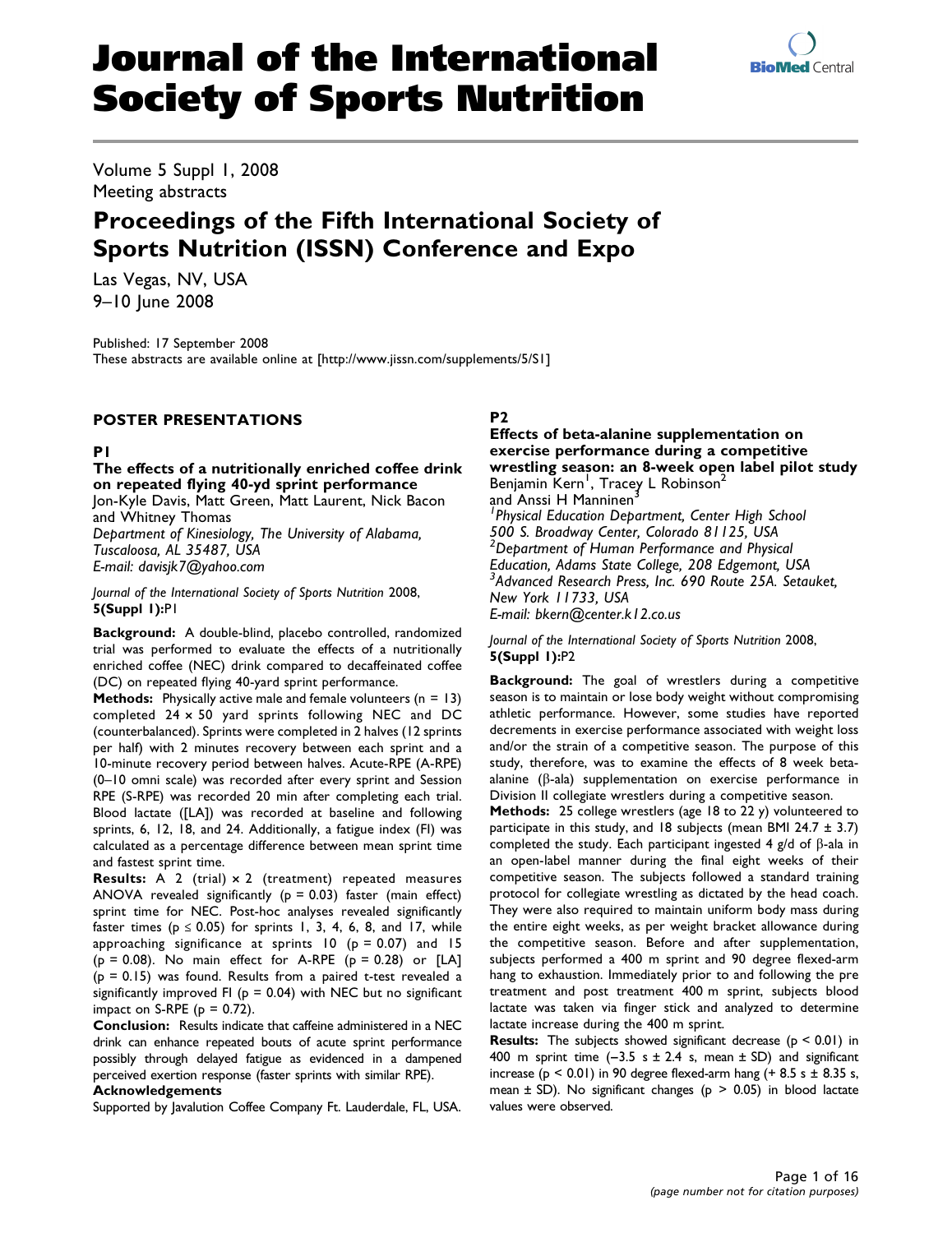Conclusion: The results of our study suggest that supplementation of  $\beta$ -ala may improve exercise performance in wrestlers during a competitive season. Because of the design of this experiment, it is impossible to identify exactly how much of the positive effects experienced by the subjects was a direct result of the supplementation. However, due to the large increase in performance and the similarity of results in comparison to other b-ala studies, we feel our study suggests efficacy of b-ala supplementation. The ergogenic effects of  $\beta$ -ala supplementation during a competitive wrestling season needs to be confirmed in placebo-controlled trials.

#### Acknowledgements

Athletic Edge Nutrition donated the products and ~150 US dollars for lactate measurements. No other funding was received. The mention of any dietary supplement ingredient in this paper does not constitute an endorsement by the authors.

#### P3

#### Improving mental regeneration after physical exercise

Ralf Jäger<sup>1</sup>, Martin Purpura<sup>1</sup>, Kurt-Reiner Geiss<sup>2</sup>, Thorsten Barthel<sup>3</sup>, Reinhard Schnittker<sup>3</sup> and Michael Wei $\mathsf{B}^3$ 1 Increnovo LLC, 2138 E Lafayette Pl, Milwaukee, WI 53202, USA <sup>2</sup>ISME, Weingartenstr. 2, 64546 Mörfelden-Walldorf, Germany

 $^3$ Department of Sport and Health, University of Paderborn, Warburger Str. 100, 33098 Paderborn, Germany E-mail: ralf.jaeger@increnovo.com

Journal of the International Society of Sports Nutrition 2008, 5(Suppl 1):P3

Background: Nutritional interventions to improve physical regeneration after exercise are usual practice among recreational and professional athletes. Frequent strategies include rehydration, in addition to supplementation with macronutrients to replenish depleted glycogen stores, or to support muscle growth and/or maintenance. Physically challenging exercise results in a significant activation of brain activity and no nutritional strategies have yet been developed to improve mental regeneration after exercise. L-Theanine, an amino acid found in green tea leaves, might be able to improve mental regeneration since it has been linked to reducing mental stress and having relaxing effects. A randomized, double-blind, placebo-controlled, crossover study was performed to evaluate the effects of 50 or 200 mg L-theanine supplementation on mental regeneration and hormonal response to physical exercise.

Methods: The individual working capacity of 14 healthy male subjects (age 24.5 +/− 2.4 years, height 181.2 +/− 4.9 cm, weight 78.8 +/− 9.7 kg) was evaluated in a pretest using a bicycle ergometer test. Starting at 50 Watt, the workload increased every 3 minutes until exhaustion. The maximal individual workload (mean 357 +/- 47 Watt) that could be maintained for 3 minutes in the pretest was used as the upper limited during a 16-minute exercise. One hour after a standardized breakfast (395 kcal, 50 g carbohydrates, 18.4 g fat, 7.6 protein) exercise started at 20% of the maximal individual workload. The intensity was gradually increased every 3 minutes, with the fifth interval (maximum workload) lasting 4 minutes. Thirty minutes after the

start of exercise the subjects received a 330 ml beverage containing 50 or 200 mg of L-theanine or placebo. The subjects recovered passively lying in a shaded room and topographical frequency spectrum electroencephalography (EEG) mapping, heart rate, blood pressure, leukocytes, blood glucose and stress hormone levels were measured one minute after workout and 30, 45, 60 and 120 minutes after the consumption of the beverage. The three tests were separated by one week each. Results: Analysis of alpha-, beta- and delta frequencies showed dominating high frequencies bands and high activity immediately after exercise. A shift to lower frequencies and a decrease in power were observed during the recovery phase. L-Theanine supplementation did not change the natural down regulation pattern; however, it resulted in an earlier onset of mental regeneration in comparison to placebo. Fifty mg L-theanine resulted in a significant reduction of alpha 2 power already 30 minutes after the consumption of the beverage (−50%, −19% with placebo), and continued to show improvements over placebo at later measurements (45 min: −49%, −39% with placebo). Supplementation with 200 mg L-theanine demonstrated no additional benefit. Exercise resulted in increased levels of leukocytes, blood glucose, catecholamines, serotonin and dopamine directly after workout, and increased concentrations of cortisol and prolactin at 44 and 59 minutes after exercise. All blood parameters returned to normal values after 2 hours of recovery. Maximal mean heart rate (186 +/− 9 bpm) and blood pressure quickly returned to resting values after exercise. MANOVA (level of significance  $p < 0.05$ ) showed significant changes with time of any blood parameter, however, showed no differences between the different treatment groups.

Conclusion: It is concluded that post-workout supplementation of 50 mg L-theanine accelerates mental regeneration after physical exercise. The effect is not based on hormonal changes and higher amounts of L-theanine do not result in additional benefits.

#### Acknowledgements

The authors would like to thank Taiyo Kagaku Japan, for funding this research.

# **P4**

#### The effect of Russian Tarragon (artemisia dracunculus L.) on the plasma creatine concentration with creatine monohydrate administration

Ralf Jäger<sup>1</sup>, Iain P Kendrick<sup>2</sup>, Martin Purpura<sup>1</sup>, Roger C Harris<sup>2</sup>, David M Ribnicky<sup>3</sup> and Ivo Pischel<sup>4</sup> 1 Increnovo LLC, 2138 E Lafayette Pl, Milwaukee, WI 53202, USA <sup>2</sup> School of Sport, Exercise and Health Sciences, University of Chichester, PO19 6PE, UK <sup>3</sup> Biotech Center, Cook College, Rutgers University, New Brunswick, NJ 08901-8520, USA 4 PhytoLab GmbH & Co. KG, Dutendorfer Straße 5-7, 91487 Vestenbergsgreuth, Germany E-mail: ralf.jaeger@increnovo.com

Journal of the International Society of Sports Nutrition 2008, 5(Suppl 1):P4

Background: It has previously been shown that the plasma concentration of creatine following supplementation is influenced by extracellular concentrations of insulin and glucose, the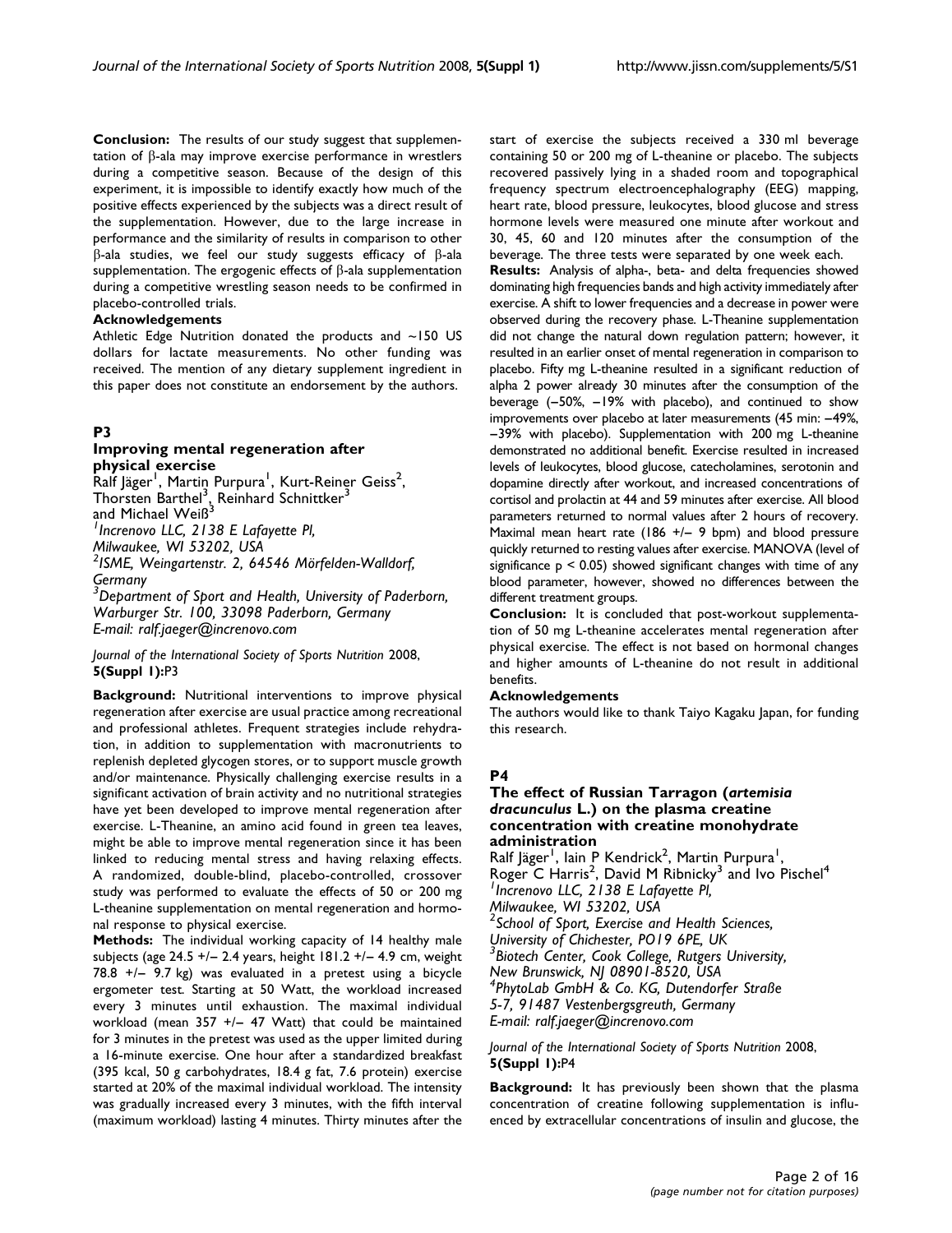form in which creatine is administered, and also the creatine concentration in the muscle cells. The common practice of raising insulin levels to increase initial uptake into muscle, by means of high amounts of glucose and/or protein, involves a high caloric load which is not always desired by athletes. A standardized extract of Russian Tarragon (Artemisia dracunculus L.), which can be administered safely as an oral supplement, has been shown to have antihyperglycemic activity. This study examined whether the plasma concentration curve following administration of creatine monohydrate was affected by the co-administration of Russian Tarragon extract.

Methods: Eleven healthy male subjects (20.4 +/- 1.5 yrs, 180.0 +/− 7.2 cm) participated in the study. Each subject was assigned to ingest a single dose of 60 mg/kg bwt creatine monohydrate (Creapure™, AlzChem, Trostberg, Germany), preceded 15 minutes earlier by ingestion of  $2 \times 500$  mg capsules of a standardized extract of Artemisia dracunculus L. (Finzelberg, Andernach, Germany) or placebo. Plasma creatine concentrations, determined over two hours following ingestion, were analyzed by repeated measures ANOVA.

Results: Russian tarragon administration resulted in a significant reduction of plasma creatine levels at 60, 90 and 120 min, in comparison to placebo (Figure 1), as well as a significant reduction in the area under the plasma concentration curve (AUC). The effect of Russian Tarragon is seen as comparable with that of glucose and protein.

Conclusion: It was concluded that Russian Tarragon influences plasma creatine levels during the ingestion of creatine monohydrate. Further research is needed to evaluate the effects of Russian Tarragon on creatine uptake and retention in muscle.





Plasma creatine concentrations. Mean (SD) plasma creatine concentration (micromo/L) following administration of 60 mg/kg bwt creatine monohydrate, preceded 15 minutes earlier by ingestion of 2 × 500 mg capsules of a standardized extract of Russian Tarragon (A) or placebo (B). The inset shows the mean differences  $(± SD)$  between treatments in the change from baseline at each time point.

#### Acknowledgements

The authors would like to thank Degussa Food Ingredients, Freising, Germany and PhytoLab, Vestenbergsgreuth, Germany, for funding this research.

#### P5

Beta-alanine supplementation and high-intensity interval training augments metabolic adaptations and endurance performance in college-aged men Abbie E Smith, Ashley A Walter, Kristina L Kendall, Jennifer L Graef, Christopher M Lockwood, Jordan R Moon, Travis W Beck, Joel T Cramer and Jeffery R Stout

FISSN Department of Health & Exercise Science, University of Oklahoma, Norman, OK, USA E-mail: abbiesmith@ou.edu

Journal of the International Society of Sports Nutrition 2008, 5(Suppl 1):P5

Background: A randomized, double-blind, placebo-controlled study was conducted to evaluate the effects  $\beta$ -alanine supplementation and high-intensity interval training (HIIT) on endurance performance.

Methods: Forty-six college-aged men (Age: 22.2 ± 3.3 yrs,  $VO<sub>2</sub>peak: 42.6 ± 6.2 ml·kg·min<sup>-1</sup>, 3.3 ± 0.6 l·min<sup>-1</sup>) volunteered$ to participate. In a random fashion, all subjects were placed into one of three groups: placebo (PL – 16.5 g of flavored dextrose powder per packet; n = 18),  $\beta$ -alanine (BA – 1.5 g  $\beta$ -alanine plus 15 g of flavored dextrose powder per packet;  $n = 18$ ) or control ( $n = 10$ ) groups. Each treatment group ingested one packet 4 times per day (total of 6 g/day) for the first 21-day adaptation phase, followed by 2 times per day (3 g/day) for the subsequent 21 days. All participants performed a continuous  $VO<sub>2</sub>peak$  test on a cycle ergometer (Corval Lode, Gronigen, the Netherlands) which was further used to establish ventilatory threshold (VT), and total time to exhaustion ( $VO_{2TTE}$ , seconds) at pre-, mid- and post-testing. Total work done (TWD) was also measured, calculated from the total time (T; seconds) completed at a workload corresponding to 110% of their maximal power output (watt, W) determined from the VO<sub>2</sub>peak test [TWD (kJ) =  $(T \times W)/1000$ ]. Following initial testing, all participants in the BA and PL groups engaged in a 3 week supplementing and training adaptation phase. Each training session in the adaptation phase consisted of 5 bouts of a 2:1 minute cycling work to rest ratio, introduced in an undulating progression starting at 90% VO<sub>2</sub>peak power output and reaching 110%. The second 3 week training phase progressed, reaching intensities up to 115% of VO2peak. Body composition was assessed using air displacement plethysmography (Bod Pod®) at pre- mid- and post-testing. Separate one-way analyses of covariance were used to identify and group (BA vs. PL. vs. CON) × time (Mid- vs. Post-) interactions, adjusting mean post-test values for differences in the mid-test scores, due to the supplementing and training adaptation phase.

Results: There was a significant difference among all post-test GXT variables (VO<sub>2</sub>peak, VO<sub>2TTE</sub>, and VT) and TWD, after adjusting for the mid-test adaptation values ( $p \le 0.000$ ). However, there were no differences between treatment group means. Individual responses indicated a greater number of the BA participants improving in VO<sub>2</sub>peak (83%) and VO<sub>2TTE</sub> (72%) performance over the PL group (61% and 56%, respectively). Furthermore, bonferroni-corrected post-hoc pairwise comparisons indicated the significant increases in TWD were greater for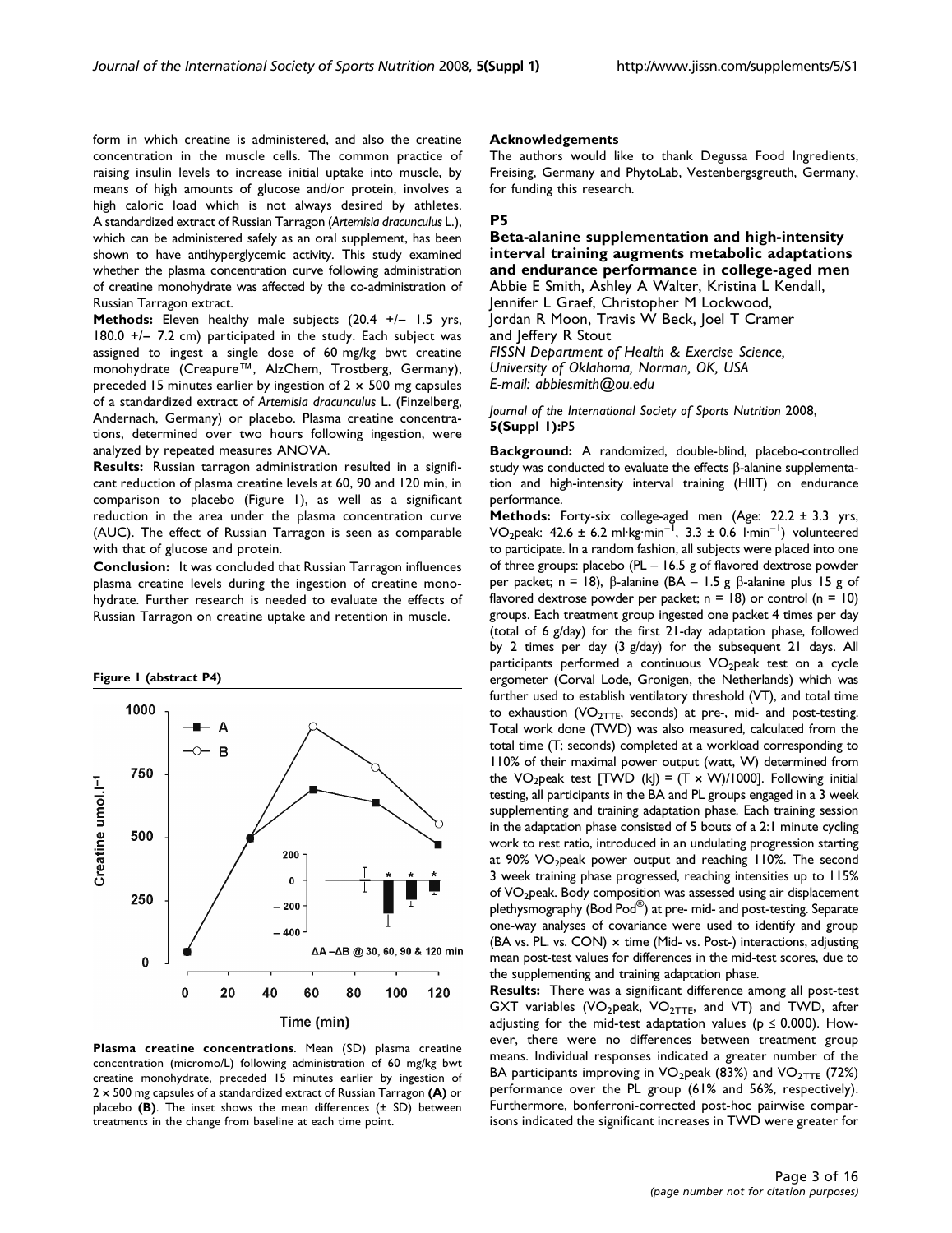the BA group than the CON  $(p = 0.029)$ . There were no significant changes in body composition following training and supplementing.

**Conclusion:** Three weeks of combined  $\beta$ -alanine supplementation and HIIT, following a  $21$ -day  $\beta$ -alanine loading and HIIT adaptation phase, significantly improves aerobic performance. The improvements in performance may be attributed to a greater reliance on aerobic metabolism due to chronic adaptations to HIIT, in combination with an improved muscle buffering capacity as a result of an increase in intramuscular carnosine levels.

#### Acknowledgements

The authors would like to thank FSI Nutrition, 2132 South 156<sup>th</sup> Circle, Omaha, NE http://www.fsinutrition.com and RunFast Promotions, 8790 Wendy Lane South, West Palm Beach FL, 33411 http://www.runfastpromotions.com for supporting and funding this research endeavor.

# P6

# Effects of a pre- and post-exercise whey protein supplement on recovery from an acute resistance training session

Jay Hoffman, Nicholas Ratamess, Christopher Tranchina, Stefanie Rashti, Jie Kang and Avery Faigenbaum Department of Health and Exercise Science, The College of New Jersey, Ewing, NJ 08628-0718, USA E-mail: hoffmanj@tcnj.edu

Journal of the International Society of Sports Nutrition 2008, 5(Suppl 1):P6

Background: The purpose of this study was to examine the efficacy of pre- and post-exercise whey protein ingestion on recovery from an acute resistance training session.

Methods: Fifteen male strength/power athletes volunteered to participate in this study. Subjects were randomly divided into a supplement (S;  $n = 7$ , 19.7 ± 1.5 y, 185.4 ± 3.9 cm, 96.4 ± 11.9 kg) or a placebo (P;  $n = 8$ , 20.0 ± 1.1 y, 176.7  $\pm$  8.5 cm, 85.8  $\pm$  12.0 kg) group. Subjects reported to the Human Performance Laboratory (HPL) on four separate occasions. On the first visit subjects were tested for maximal strength (1-RM) on the squat exercise. On their second visit (T2) subjects performed a lower body resistance exercise training session that consisted of four sets of the squat, dead lift and barbell lunge exercises. The rest interval between each set was 90 seconds. Each set was performed with 80% of the subject's previously measured 1-RM. Subjects were required to perform no more than 10 repetitions for each set. The supplement (42 g of whey protein; marketed as New Whey Liquid Protein by IDS Sports, Oviedo, FL) or placebo (maltodextrin) was consumed 10 min prior to the exercise session and 15 min following the workout. Subjects then reported back to the HPL 24-(T3) and 48-hours (T4) post-exercise. During these visits subjects performed four sets of the squat exercise, using the same loading pattern and rest interval. Similar to T2, subjects consumed either the supplement or placebo before and 15 min following the exercise session. Lower body power during each squat protocol was measured with a Tendo™ Power Output unit, which consists of a transducer attached to the end of the barbell measuring linear displacement and time. Both peak and mean power was recorded for each repetition.

Results: No difference was seen in the 1-RM between S (153.6  $\pm$  23.0 kg) and P (152.8  $\pm$  22.2 kg), and no differences were seen between the groups in the number of repetitions performed in the squat exercise during T2  $(33.3 \pm 6.0 \text{ and} \text{)}$  $33.8 \pm 7.4$ , respectively). During T3, subjects in P performed  $9.5 \pm 5.5$  repetitions less than on T2, whereas subjects in S performed  $3.3 \pm 3.6$  repetitions less than on T2. This difference was significant ( $p < 0.05$ ). During T4, subjects in P performed  $10.5 \pm 8.2$  repetitions less than on T2, whereas subjects in S performed 2.3  $\pm$  2.9 repetitions less than on T2. This difference was significant ( $p < 0.05$ ) as well. A trend (p = 0.09) in  $\triangle$  mean power was seen between T2 and T3 between S (−47.7 ± 67.2 W) and P (−126.3 ± 167.1 W).

Conclusion: The results of this study indicate that subjects that consume a whey protein supplement before and after a resistance training session have a significantly greater improvement in exercise recovery 24- and 48-hours post-exercise than subjects ingesting a placebo.

#### Acknowledgements

Study was supported by IDS Sports.

# **P7**

#### Thermogenic effect of an acute ingestion of a weight loss supplement

Jay Hoffman, Jie Kang, Nicholas Ratamess, Stefanie Rashti, Christopher Tranchina, Neil Kelly and Avery Faigenbaum Department of Health and Exercise Science, The College of New Jersey, Ewing, NJ 08628-0718, USA E-mail: hoffmanj@tcnj.edu

Journal of the International Society of Sports Nutrition 2008, 5(Suppl 1):P7

Background: The purpose of this study was to examine the acute effect of a weight loss supplement on resting oxygen uptake  $(VO<sub>2</sub>)$ , respiratory quotient  $(RQ)$ , caloric expenditure (kcal), heart rate (HR), and blood pressure (BP) in healthy and physically active individuals.

Methods: Ten subjects  $(5 \text{ male}, 5 \text{ female}; 20.2 \pm 1.2 \text{ y};$ 172.2 ± 8.9 cm; 71.5 ± 17.2 kg; 17.3 ± 2.6% body fat) underwent two testing sessions administered in a randomized and double-blind fashion. During each session, subjects reported to the Human Performance Laboratory after at least 3-h postabsorptive state and were provided either 3 capsules of the weight loss supplement (S), commercially marketed as Meltdown $^{\circledR}$  or 3 capsules of a placebo (P). Subjects then rested in a semi-recumbent position for three hours.  $VO<sub>2</sub>$  and HR were determined every 5 min during the first 30 min and every 10 min during the next 150 min. BP was determined every 15 min during the first 30 min and every 30 min thereafter. The profile of mood states was determined every 30 minutes. Area under the curve (AUC) analysis was computed for  $VO<sub>2</sub>$ , whereas a 3-hour average and an average for each/hour was calculated for RQ, kcal from carbohydrate, kcal from fat, total kcal, HR and BP.

Results: AUC analysis revealed a significant 28.9% difference in  $VO<sub>2</sub>$  between S and P for the three-hour study period. In addition, a significant difference in energy expenditure was also seen between S (1.28 ± 0.33 kcal·min<sup>-1</sup>) and P (1.00 ± 0.32 kcal·min−<sup>1</sup> ) during the entire three-hour study. A trend  $(p = 0.06)$  towards a greater utilization of stored fat as an energy source was also demonstrated (0.78 ± 0.23 kcal·min<sup>-1</sup> and  $0.50 \pm 0.38$  kcal·min<sup>-1</sup> in S and P, respectively). Significant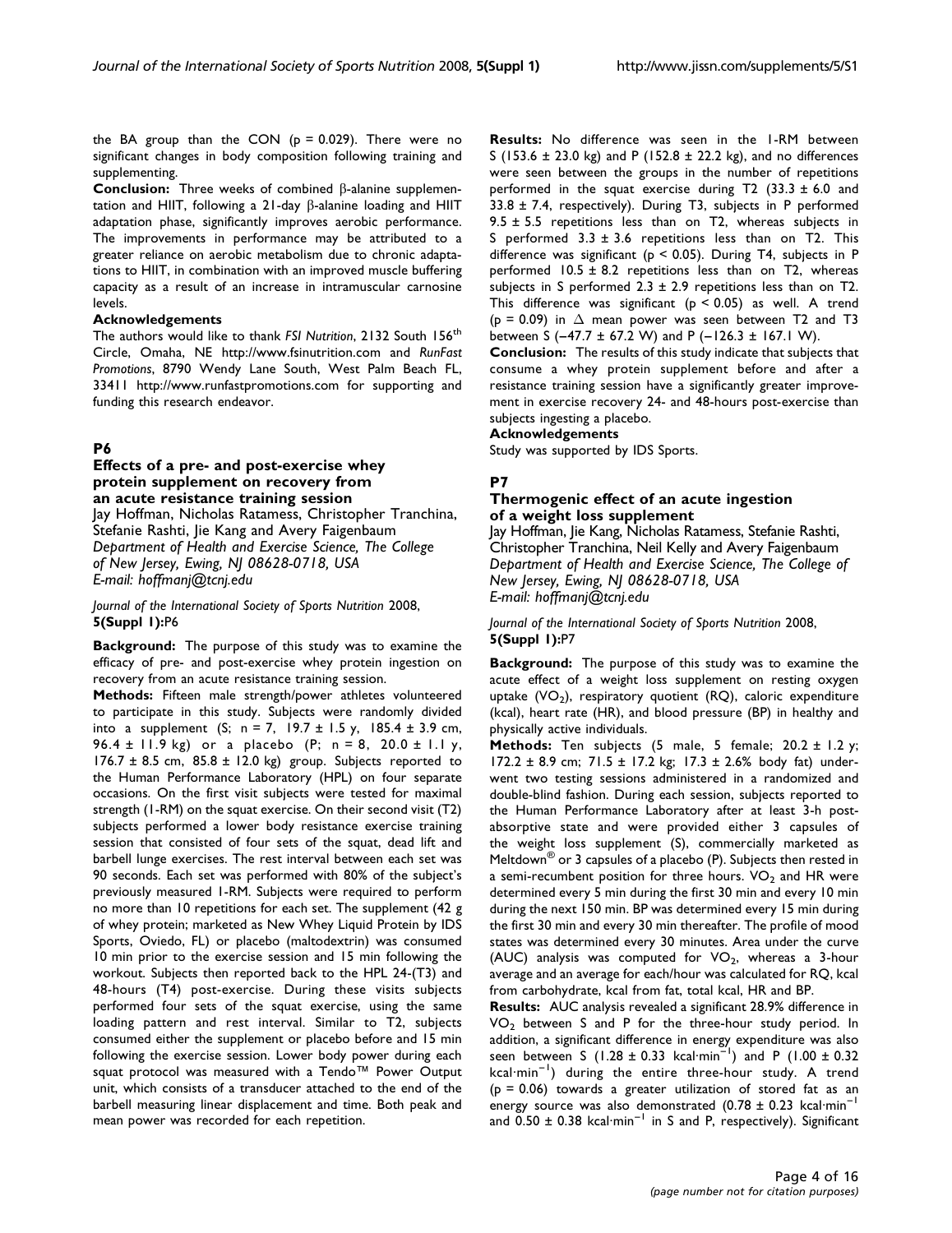elevations in heart rate were seen during hour 3 of the study, and significantly higher systolic blood pressures were observed between S (118.0 ± 7.3 mmHg) and P (111.4 ± 8.2 mmHg). No significant differences were seen in diastolic blood pressure at any time point. Analysis of mood states indicated a significant increase in tension during the supplement period compared to placebo.

Conclusion: Results indicate a significant increase in energy expenditure in young, healthy individuals following an acute ingestion of a weight loss supplement. In addition, ingestion of this supplement appears to stimulate increases in heart rate and blood pressure for three hours following ingestion.

#### Acknowledgements

This study was funded by Vital Pharmaceuticals, Inc. dba VPX/Meltdown.

#### P8

# Pre-workout consumption of Celsius® enhances the benefits of chronic exercise on body composition and cardiorespiratory fitness

Jeffrey R Stout, Jordan R Moon, Sarah E Tobkin,

Christopher M Lockwood, Abbie E Smith, Jennifer L Graef, Kristina L Kendall, Travis W Beck and Joel T Cramer

Department of Health & Exercise Science, University of Oklahoma, Norman, OK, USA E-mail: jrstout@ou.edu

Journal of the International Society of Sports Nutrition 2008,

5(Suppl 1):P8

**Background:** The functional beverage Celsius<sup>®</sup>, has recently been shown, after acute and chronic (28 days) consumption, to increase resting metabolism and serum blood markers of lipolysis in healthy, college-aged men and women. The purpose of this study was to examine the combined effects of a 10-week exercise program while consuming Celsius® on body composition and cardiorespiratory fitness changes in sedentary men and women.

Methods: In a double-blind, placebo-controlled design, sedentary men ( $n = 20$ ) and women ( $n = 18$ ) were randomly assigned to identically-tasting treatment (Celsius<sup>®</sup>; age  $27 \pm 1.6$  yrs, men  $n = 10$ ; women  $n = 8$ ) or placebo (PL; 24.7  $\pm$  1.4 yrs, men  $n = 10$ ; women  $n = 10$ ) beverages. Both groups participated in a 10-week exercise program under the supervision of a certified trainer. The endurance and resistance training program was established using the American College of Sports Medicine guidelines for apparently healthy adults. Prior to each workout (15 min), participants consumed Celsius® or PL. Additionally, on non-training days, participants consumed the same beverage ad libitum. Changes in fat mass (FM), and fat-free mass (FFM) were assessed using a five-compartment model, which included body volume, bone mineral content, soft tissue mineral, and total body water measurements. Changes in cardiorespiratory fitness  $(VO<sub>2peak</sub>)$ , and time-to-exhaustion (TTE) were assessed using a metabolic cart during a graded exercise test on a calibrated, electronically-braked cycle ergometer.

**Results:** A two-way ANOVA [group (Celsius<sup>®</sup> vs. PL)  $\times$  time (pre vs. post)] resulted in a significant interaction for FM  $(F = 5.452, P < 0.05)$ ,  $VO_{2peak}$   $(F = 20.63, P < 0.01)$ , and TTE  $(F = 10.453, P < 0.01)$ . Post-Hoc analysis revealed significantly (P < 0.05) greater changes in Celsius® versus PL for FM (−6.6%

vs. -0.35%), VO<sub>2peak</sub> (+13.8% vs. 5.4%), and TTE (+19.7% vs. 14.0%). In addition, there was a main effect for time for FFM  $(F = 12.57, P < 0.01)$ . While no significant difference resulted between the treatment groups, only the Celsius<sup>®</sup> group experienced a significant increase in FFM from pre to post (+2.0%; P < 0.01) versus PL group (+1.0%, P > 0.05).

Conclusion: Our data suggest that consuming a single serving of Celsius® prior to working out may enhance the positive adaptations of chronic exercise on body composition and cardiorespiratory fitness and endurance performance in sedentary men and women.

#### Acknowledgements

This study was funded by Celsius®, Inc., Delray Beach, FL.

# P9

# Vitamin and mineral supplements: a survey of knowledge, attitudes and behaviors among Southern Utah University students, faculty and staff

Kamber Ellsworth, Hollie Kelly and Cynthia B Wright Department of Agriculture and Nutrition, Southern Utah University, 351 W. University Blvd., Cedar City, UT 84720, USA E-mail: Wright@suu.edu

Journal of the International Society of Sports Nutrition 2008, 5(Suppl 1):P9

Background: This study was performed to evaluate the knowledge, attitudes, and behaviors of students, faculty, and staff of Southern Utah University related to vitamin and mineral supplementation.

Methods: An anonymous pencil-paper survey was administered on the campus of Southern Utah University (SUU). The survey was administered to  $10\%$  of SUU students (n = 604) during general education class time and was mailed through campus mail to 33.6% of full-time staff  $(n = 152)$  and full-time faculty members ( $n = 81$ ) who were selected using a table of random numbers. The survey included questions regarding knowledge about, attitudes toward, and behaviors related to the use of vitamin and/or mineral supplements. Impact of gender, body mass index (BMI), level of education, age, and physical activity were examined since previous research has shown them to be related to vitamin and mineral supplement use. Approval from the SUU Institutional Review Board was obtained prior to administration of the survey. SPSS 13.0 for Windows was used for data analysis. Pearson chi square and frequencies were computed.

Results: Fifty seven percent of the mailed surveys were returned which resulted in a total of 736 subjects (604 students, 85 staff, 47 faculty; 42.4% male, 57.6% female). Chi square tests revealed a significant difference between status (student, staff or faculty) and three of the four knowledge questions ( $p < 0.05$ ); status and desire for more knowledge a propos vitamin/mineral supplements ( $p = 0.029$ ); and status and use of calcium (p < 0.001), magnesium (p = 0.003), vitamin E (p < 0.001), and multivitamin (p = 0.008) supplements. Women were more likely to take folate supplements than men ( $p = 0.002$ ), and women over the age of 45 were more likely to be taking a folate supplement ( $p = 0.008$ ) and/or a multivitamin ( $p = 0.001$ ) than women under the age of 45. Analysis revealed a significant difference between the use of vitamin/mineral supplements based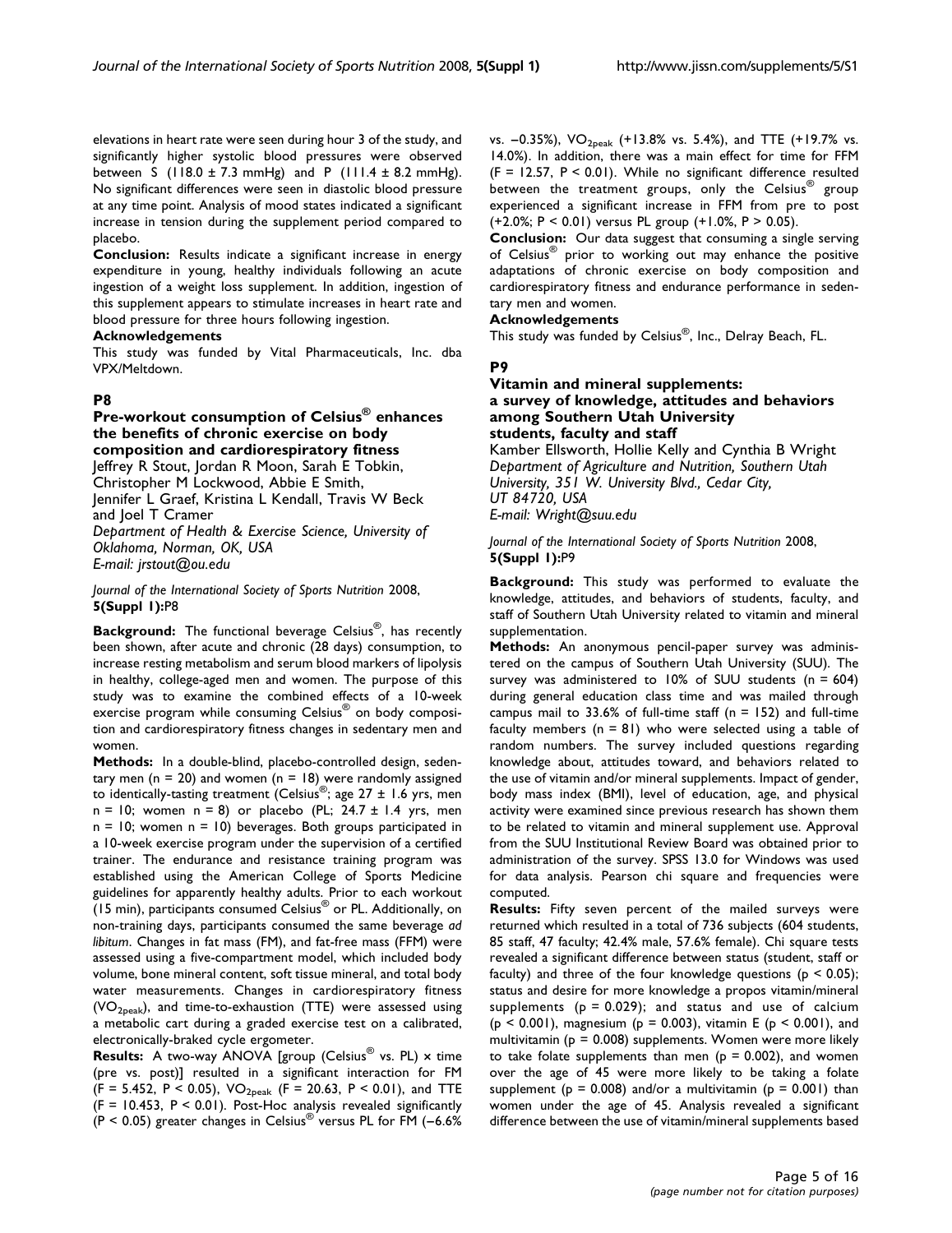on age  $(p < 0.001)$  and between age and two of the four of the knowledge questions (p < 0.05). Women were more likely to use supplements than men ( $p = 0.004$ ) and individuals who exercise more frequently were more likely to take vitamin/ mineral supplements ( $p = 0.031$ ). BMI and level of education were not significantly related to vitamin/mineral supplement use. Conclusion: The data support conclusions of previous studies showing that age, gender, and physical activity are related to vitamin/mineral supplement use. They also indicate that there is a lack of knowledge regarding vitamin and mineral supplements, and that a desire to receive more information about vitamin/ mineral supplementation exists in this population. In the future, an effort can be made to provide information to this population about vitamin/mineral supplements.

# P10

# The effects of Amped Up on hemodynamic function and energy expenditure at rest

Brandon Bushey<sup>1</sup>, Colin Wilborn<sup>1</sup>, Chris Poole<sup>1</sup>, Lem Taylor<sup>1</sup>, Cliffa Foster<sup>1</sup> and Bill Campbell<sup>2</sup> University of Mary Hardin-Baylor, Human Performance Lab, Belton, TX 76513, USA  $^2$ The University of South Florida, Exercise and Performance Nutrition Lab, FL 33620, USA E-mail: cwilborn@umhb.edu

Journal of the International Society of Sports Nutrition 2008, 5(Suppl 1):P10

Background: The purpose of this study was to examine the effects of MET-Rx<sup>®</sup> Xtreme Amped Up on resting energy expenditure and hemodynamic variables in a randomized double blind placebo controlled study.

**Methods:** Eight male  $(23.0 \pm 3.70 \text{ years}, 210.69 \pm 36.17 \text{ lbs},$  $71.81 \pm 3.10$  in) and ten female  $(23.6 \pm 4.81$  years, 147.95  $\pm$  12.63 lbs, 67.88  $\pm$  4.06 in) apparently healthy, physically active individuals participated in this study. Participants reported to the lab on a 10-hour fast and performed baseline testing on resting energy expenditure (REE), heart rate, and blood pressure. Subjects were then randomly assigned to ingest either Amped Up (3 capsules) or vitamin E (3 capsules). Criterion variables were then measured at 1-hour, 2-hour, and 3-hours post ingestion. Data was analyzed by two-factor (group × time point) ANOVA using SPSS version 16. Scheffe LSD post hoc was used to show differences in time points.

Results: Amped Up supplementation resulted in a significant interaction ( $p < 0.01$ ) in resting energy expenditure (REE) when compared to placebo. Post Hoc analysis revealed that there was no significant difference ( $p > 0.05$ ) between groups at baseline, but Amped Up was significantly higher (p < 0.01) than placebo at 1 hr post, 2 hr post, and 3 hr post, with the 2 hr post time point seeing the greatest change. Amped Up group increased energy expenditure by 326 kcal at the two-hour time point. The Amped Up group experienced an overall increase in REE by 17.3%, 19.6%, and 15.3% at the 1, 2, and 3-hour time points respectively. Conversely, the placebo group experienced a reduction in REE by 2.5%, 1.8%, and 0.3% at the same time points. There was no significant change in heart rate ( $p = 0.88$ ), systolic blood pressure ( $p = 0.73$ ), or diastolic blood pressure ( $p = 0.44$ ).

Conclusion: It is concluded that Amped Up has a significant impact on resting energy expenditure in an acute fashion. Taken on a daily basis this could increase overall energy expenditure.

Caloric expenditure significantly increased at all three time points in the Amped Up group while placebo group demonstrated decreases in energy expenditure at each time point. Acknowledgements

This Study was sponsored in part by MET- $Rx^{\circledR}$ .

# P11

# Effects of Torabolic supplementation on strength and body composition during an 8-week resistance training program

Colin Wilborn<sup>1</sup>, Brandon Bushey<sup>1</sup>, Chris Poole<sup>1</sup>, Lem Taylor L<sup>1</sup>, Cliffa Foster<sup>1</sup>, Bill Campbell<sup>2</sup>, Darryn Willoughby<sup>3</sup> and Richard Kreider<sup>4</sup> 1 University of Mary Hardin-Baylor, Human Performance Lab, Belton, TX 76513, USA  $^{2}$ The University of South Florida, Exercise and Performance Nutrition Lab, FL 33620, USA  ${}^{3}$ Baylor University, Exercise and Biochemical Nutrition Lab, Waco TX, USA 4 Texas A&M University, Exercise and Sport Nutrition Lab, College Station, TX, USA E-mail: cwilborn@umhb.edu

Journal of the International Society of Sports Nutrition 2008, 5(Suppl 1):P11

Background: Torabolic is a highly purified unique molecule extracted from Fenugreek (Trigonella Foenun greacum) seeds. Torabolic is a proprietary patent pending molecule of Indus Biotech. The purpose of this study was to evaluate the effects of Torabolic supplementation on strength and body composition.

Methods: 49 Resistance trained men were matched according to fat free mass and randomly assigned to ingest in a double blind manner capsules containing 500 mg of a placebo  $(N = 23,$ 20 ± 1.9 years,  $178 \pm 6.3$  cm,  $85 \pm 12.7$  kg,  $17 \pm 5.6$  %BF) or TORABOLIC (N = 26, 21 ± 2.8 years,  $178 \pm 6$  cm, 90  $\pm$  18.2 kg, 19.3  $\pm$  8.4 %BF). Subjects participated in a supervised 4-day per week periodized resistance-training program split into two upper and two lower extremity workouts per week for a total of 8-weeks. At 0, 4, and 8-weeks, subjects underwent hydrodensiometery body composition, 1 RM strength, muscle endurance, and anaerobic capacity determined. Data were analyzed using repeated measures ANOVA and are presented as mean ± SD changes from baseline after 60-days.

**Results:** No significant differences ( $p > 0.05$ ) between groups were noted for training volume. Significant group × time interaction effects were observed among groups in changes in body fat (TOR: −2.3 ± 1.4%BF; PL: −0.39 ± 1.6 %BF, p < 0.001), leg press 1 RM (TOR: 84.6 ± 36.2 kg; PL: 48 ± 29.5 kg,  $p \le 0.001$ ), and bench press 1 RM (TOR: 9.1  $\pm$  6.9 kg; PL:  $4.3 \pm 5.6$  kg,  $p = 0.01$ ). No significant interaction was observed among groups for Wingate power analysis  $(p = 0.95)$  or muscular endurance on bench press ( $p = 0.87$ ) or leg press  $(p = 0.61)$ . In addition there were no changes among groups in any clinical safety data including lipid panel, liver function, kidney function, and/or CBC panel ( $p > 0.05$ ).

Conclusion: It is concluded that 500 mg of Torabolic supplementation had a significant impact on both upper- and lower body strength and body composition in comparison to placebo in a double blind controlled trial. These changes were obtained with no clinical side effects. We conclude that in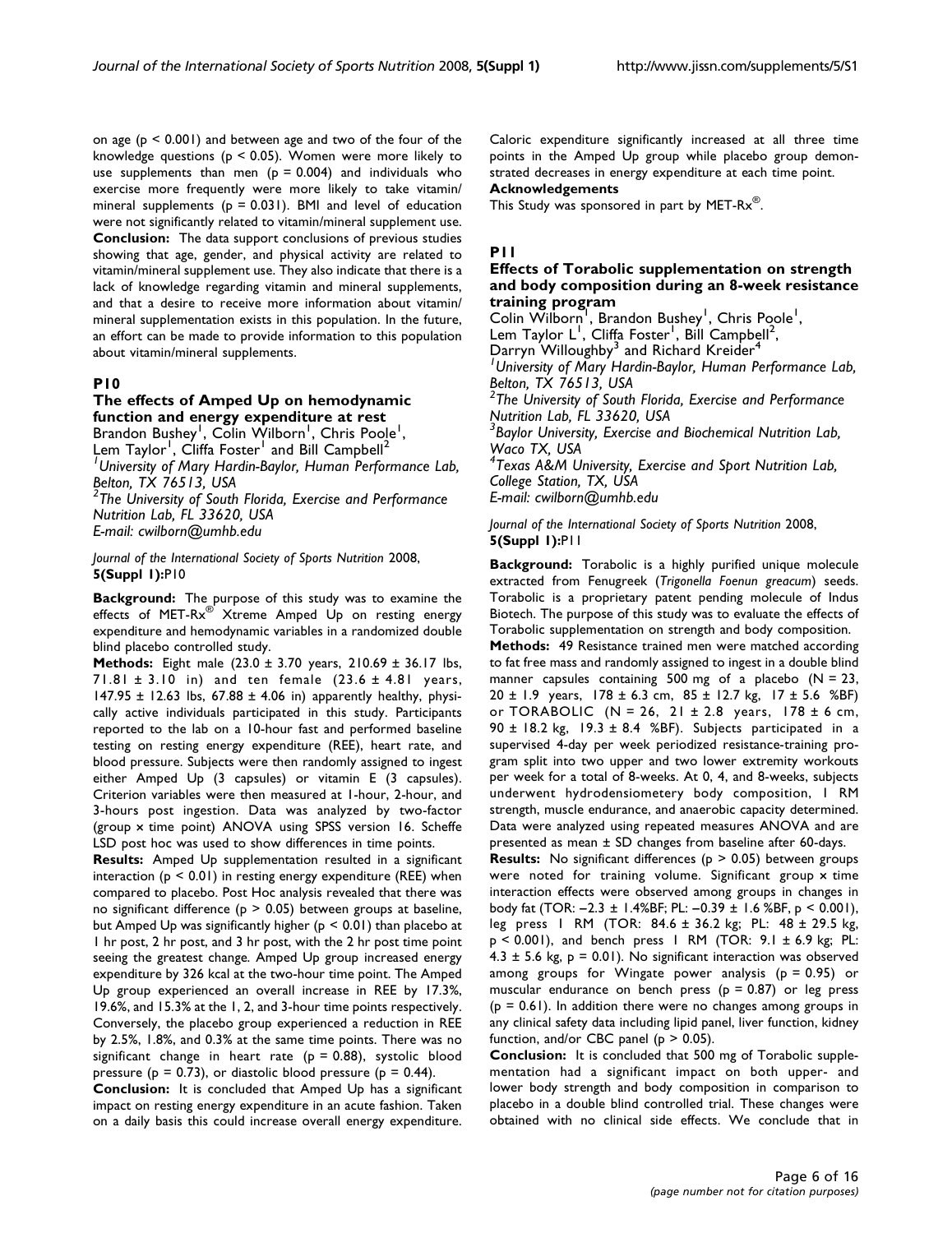addition to a structured resistance training program, Torabolic can significantly increase strength and muscle mass.

# Acknowledgements

This study was sponsored by Indus Biotech.

# P12

# Relationship of various body composition

**parameters used for predicting VO<sub>2max</sub><br>Julie Culbertson<sup>1</sup>, Allyn Byars<sup>2</sup>, Susan Keith<sup>2</sup>** and Mike Greenwood<sup>1</sup><br><sup>1</sup> Baylor University, Waco, 00000, TX, USA <sup>2</sup> Angelo State University, San Angelo, TX 76909, USA E-mail: Julie\_Culbertson@baylor.edu

Journal of the International Society of Sports Nutrition 2008, 5(Suppl 1):P12

Background: Forty-six male and twenty-eight female university students (n = 74), ages  $18-32$  (21.41 +/- 2.54) volunteered to participate in a study examining the relationship of various body parameters used for predicting aerobic power ( $VO<sub>2max</sub>$ ).

Methods: Participants performed a graded exercise treadmill test measuring  $VO<sub>2max</sub>$  as well as a 6-minute walk test within 1 week of each other. Height, weight, self-report of physical activity (PARS), body mass index (BMI), and estimated percent body fat (skinfold and bioelectrical impedance analysis) were also measured including the recording of participant demographics.

Results: Using multiple linear regression, a model was produced where significant predictors of  $VO_{2max}$  (p < 0.05) included estimated body fat percentage from sum of three skinfolds  $(p < .001)$  and BMI  $(p = .024)$ . The generalized equation  $(R = .741, R^2 = .549, SEE = 7.10)$  derived from the model to predict  $VO<sub>2max</sub>$  was: 72.32 + (-.949 × %fat from skinfolds) – (.392  $\times$  BMI). Variables excluded (p  $>$  0.05) from the model included 6-minute walk test time, PARS, height, weight, gender, age, and percent body fat from bioelectrical impedance analysis.

Conclusion: It was concluded that that percent body fat and BMI are significant predictors of  $VO<sub>2max</sub>$ . Although the relationship between  $VO<sub>2max</sub>$  and the other variables examined in this study were not significant, it may have been due to the homogeneity of these parameters (e.g., age and activity levels) in the participants and the lack of the 6-minute walk test to discriminate among fitness levels in university students. However, these results demonstrate the importance of the relationship between BMI and percent body fat (estimated from skinfolds) in predicting  $VO_{2max}$  without maximal testing.

# P13

#### Comparing two sports drinks effects on indices of aerobic performance

Allyn Byars<sup>1</sup>, Mike Greenwood<sup>2</sup> and Warren Simpson<sup>1</sup> Angelo State University, San Angelo, TX 76909, USA  ${}^{2}$ Baylor University, Waco, TX 76798, USA E-mail: allyn.byars@angelo.edu

Journal of the International Society of Sports Nutrition 2008, 5(Suppl 1):P13

Background: The purpose of this study was to compare the effects of a pre-exercise drink (PRX1) called  $EM \cdot PACT^{\otimes}$  to Gatorade<sup>®</sup> (PRX2) on indices of aerobic performance. A previous study had indicated that ingestion of PRX1 significantly enhanced aerobic performance when compared to a water placebo.

**Methods:** Twenty-two males ( $n = 13$ ) and females ( $n = 9$ ) ages 20–36 years (23.68 +/− 3.91), volunteered as subjects. Each subject performed two VO<sub>2max</sub> treadmill tests within two weeks of each other. Administration of the trials was double-blinded and randomized with half of the participants ingesting PRX1 during the first trial and PRX2 during their second trial with the product order being reversed for the other subjects performing both exercise trials. In this crossover design, each subject ingested the PRX1 or PRX2 exactly 20 minutes before each exercise bout.  $VO<sub>2max</sub>$ , maximal heart rate (HR), time to exhaustion (Time), respiratory exchange ratio (RER), and fat substrate utilization (%), during graded exercise testing were evaluated.

Results: Using repeated measures ANOVA, results indicated significant mean differences in VO<sub>2max</sub> (ml.kg-1.min-1) between PRX1 (50.65 +/- 8.27) and PRX2 (49.18 +/- 8.15) trials for the total group ( $p = 0.036$ ), but not among gender ( $p > .05$ ). No significant mean differences in maximal Time (minutes) to exhaustion or HR (beats.min−1) were found between the PRX1 (11.65 +/− 1.57; 186.41 +/− 9.03) and PRX2 (11.54 +/− 1.65; 185.36 +/− 11.03) trials respectively for all subjects as well as for gender (p > .05). Significant mean differences in maximal RER were found between the PRX1 (1.19 +/− .071) and PRX2 (1.21 +/− 0.053) trials for all subjects ( $p = 0.026$ ), but not for gender  $(p > 0.05)$ . Significant mean differences in percent fat substrate utilization were found between PRX1 (61.06 +/− 22.05) and PRX2 (54.62 +/− 22.14) in stage 1 (3 minutes) and in stage 2 (6 minutes), PRX1 (31.20 +/-17.89) and PRX2 (22.78 +/- 16.88) for all subjects  $(p < 0.05)$ , but not for gender  $(p > 0.05)$  in the treadmill protocol used for this study.

Conclusion: Differences in overall time to exhaustion as well as gender specific values for each variable were not significantly different between the two exercise trials, however; during aerobic exercise bouts, the combined results of this investigation may provide meaningful practical applications for coaches and athletes alike regarding ergogenic hydration options.

#### Acknowledgements

The authors would like to thank Mannatech Incorporated, Coppell, TX 75019, USA, for product funding for this investigation. The researchers in this study independently collected, analyzed, and interpreted the results from this study and have no financial interests in the results of this study. Dissemination of the results in this study does not constitute endorsement by the researchers or their institutional affiliations.

#### P14

#### Does prior exercise affect oral glucose tolerance test results?

 $\textsf{C}$  Alan Titchenal<sup>1</sup>, Kelley Hatfield<sup>1</sup>, Michael Dunn<sup>1</sup> and James Davis<sup>2</sup> <sup>1</sup> Department of Human Nutrition, Food and Animal Sciences, University of Hawaii, 1955 East-West Rd., Honolulu,

HI 96822, USA  ${}^{2}$ Department of Complementary and Alternative Medicine,

Clinical Research Center, University of Hawaii, Gold Bond Bldg, Suite 1015, Honolulu, HI 96813, USA E-mail: titch@hawaii.edu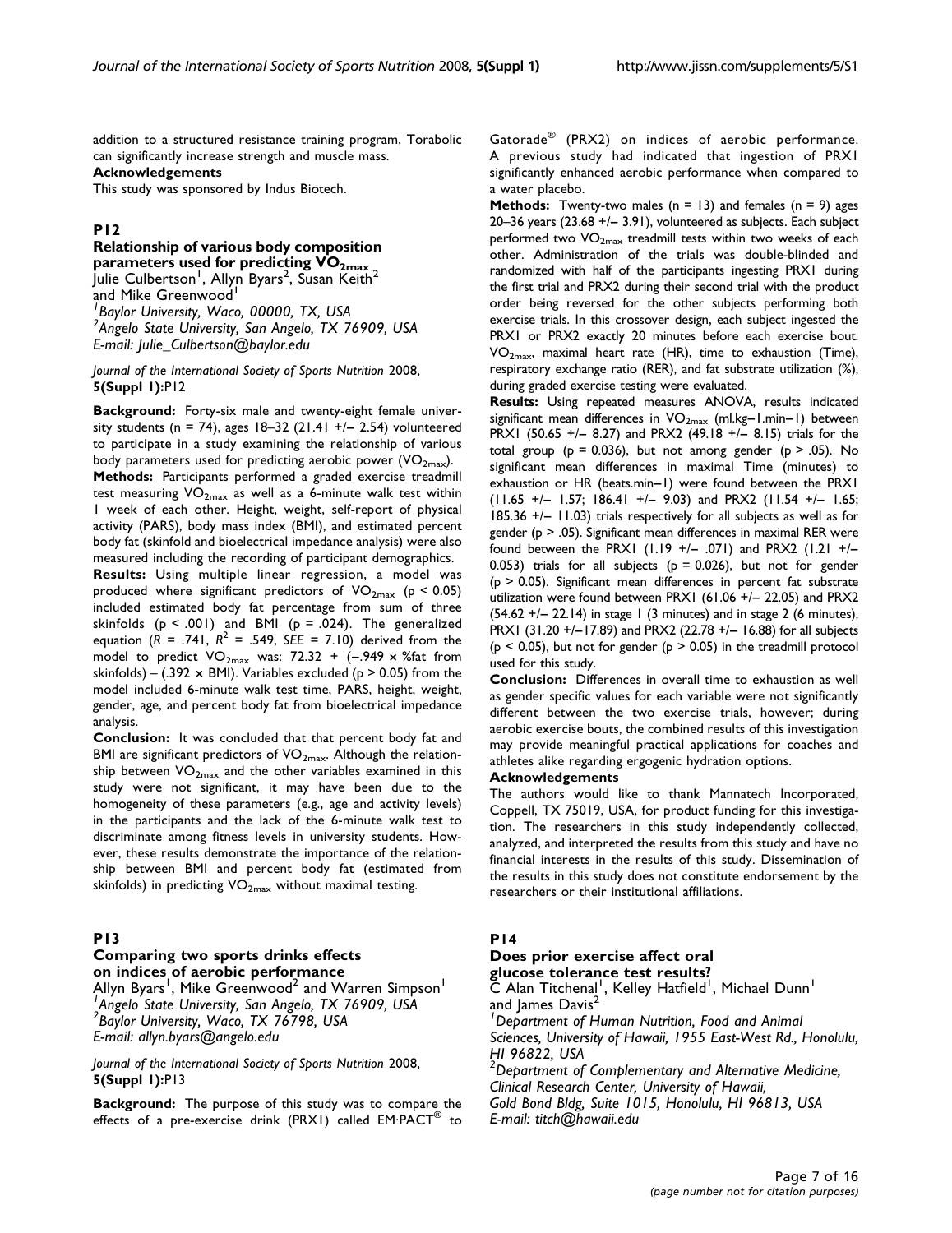Journal of the International Society of Sports Nutrition 2008, 5(Suppl 1):P14

**Background:** When oral glucose tolerance tests (OGTT) are repeated in individuals, relatively large variations in the magnitude of the blood glucose response often occur from one measurement occasion to another. Little is known about what causes this withinsubject variability. One potential contributor may be the subject's prior extent of physical activity and/or the amount of stored glycogen present at the time of the OGTT. This research tested the effect of a bout of exercise (of the type known to significantly deplete muscle glycogen) performed within 24 hours prior to an OGTT on blood glucose and insulin responses.

Methods: Ten male endurance athletes underwent an OGTT without prior exercise on one occasion (no-Ex) and after a glycogen-depleting bout of exercise the day prior to testing on another occasion (post-Ex). Venous blood was sampled at standard intervals (0, 15, 30, 45, 60, 90, and 120 minutes) following consumption of an OGTT beverage containing 50 grams of glucose. Capillary blood samples also were taken at the same intervals by finger stick to simulate the standard protocol used for glycemic index (GI) measurement. Venous and capillary blood samples were analyzed for glucose. Venous samples also were analyzed for serum insulin concentration. Glucose and insulin areas under the curve (AUC) were calculated.

Results: Within each group, mean glucose AUC measured in capillary blood did not differ from that measured in venous blood. Also, there was no significant difference in capillary glucose AUC between the no-Ex and post-Ex conditions (mean +/− SD: 3364 +/− 1557 and 4318 +/− 1701 mg·min/dL, respectively; P = 0.10). However, insulin AUC values were significantly lower on post-Ex days ( $P = 0.03$ ). When insulin levels were held constant (statistically), the mean glucose AUC levels were significantly greater the day after exercise ( $P = 0.03$ ). The range of glycemic response among these athletes was substantial, with 2-hour capillary glucose AUC ranging from 845 to 5010 and 1348 to 6480 mg·min/dL in the no-Ex and post-Ex conditions, respectively.

Conclusion: Based on this evaluation of ten male endurance athletes, performing a glycogen-depleting type of endurance exercise bout the day before an OGTT results in a blunted insulin response and a tendency toward a greater glycemic response. Ideally, the extent of exercise performed the day before an OGTT should be held constant when repeated glycemic response measurements are taken for purposes such as GI testing.

#### Acknowledgements

The authors especially thank the study participants and Clinical Research Center staff. This study was supported by a Research Centers in Minority Institutions Award, P20 RR011091, NCRR/NIH. These results and evaluation are solely the responsibility of the authors and do not necessarily represent the official views of the NCRR/NIH.

#### P15

Acute supplementation with alphaglycerylphosphorylcholine augments growth hormone response to, and peak force production during, resistance exercise Tim Ziegenfuss, Jamie Landis and Jennifer Hofheins The Center for Applied Health Science Research, Division of Sports Nutrition and Exercise Science,

Fairlawn, OH 44333, USA

E-mail: tziegenfuss@wadsnet.com

#### Journal of the International Society of Sports Nutrition 2008, 5(Suppl 1):P15

Background: Many of the positive adaptations resulting from resistance exercise training (i.e., increased muscle mass and strength, decreased fat mass) are thought to be mediated, in part, by exercise-induced increases in growth hormone (GH). One ingredient that has shown clinical promise in elevating GH is the acetylcholine precursor alpha-glycerylphosphorylcholine (A-GPC). The purpose of this study was to examine the effects of a supplement containing primarily A-GPC on serum GH levels, explosive performance, and post-exercise substrate oxidation.

Methods: Using a randomized, placebo-controlled, crossover design, seven men (mean ± SD age, height, weight, body fat: 30.1  $\pm$  7.3 y, 179.2  $\pm$  7.4 cm, 87.3  $\pm$  11.6 kg, 18.1  $\pm$  5.9%) with at least two years of resistance training experience ingested 600 mg A-GPC (as AlphaSize™) or a placebo 90-minutes prior to completing 6 sets  $\times$  10 repetitions of Smith Machine squats at 70% of their pre-determined 1-repetition maximum. At 30-minutes post-exercise, resting metabolic rate (RMR) and respiratory exchange ratio (RER) were measured with indirect calorimetry to assess post-exercise caloric expenditure and carbohydrate and fat oxidation, respectively. Immediately following RMR and RER measurements, subjects performed three sets of bench press throws at 50% of their pre-determined 1-repetition maximum to assess peak force, peak power, and rate of force development. All trials were performed after an overnight fast, a 48-hour abstention from intense exercise, and during the same time of day to minimize diurnal variation. Serum samples were obtained prior to exercise and again 0, 5, 15, 30, 60, 90 and 120 minutes post-exercise. Hormone concentrations were analyzed in duplicate by Quest Diagnostics® via immunoassay. Statistical evaluation of the data was accomplished using dependent t-tests (peak force, peak power, rate of force development) and repeated measures ANOVA (GH, RMR, RER). Differences were considered "significant" at  $P \le 0.05$ .

Results: Compared to baseline (pre) values, peak GH increased 44-fold during A-GPC (from  $0.19 \pm 0.06$  to  $8.4 \pm 2.1$  ng/mL) vs. 2.6-fold during placebo (from  $1.9 \pm 0.8$  to  $5.0 \pm 4.8$  ng/mL, P < 0.03) (Figure 1). Peak bench press force was 14% greater in



# Figure 1 (abstract P15)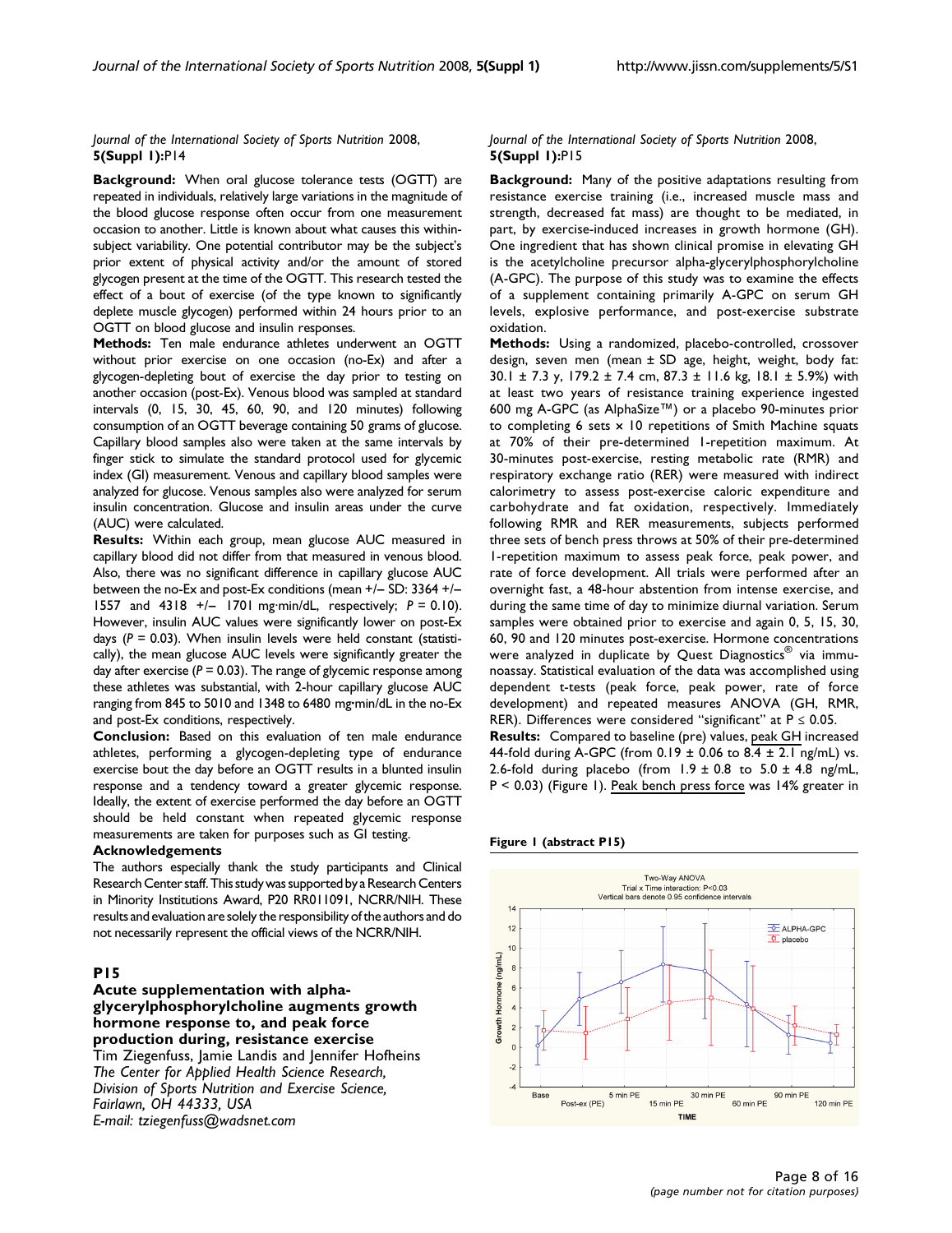A-GPC (933  $\pm$  89 N) vs. placebo (818  $\pm$  77 N, P < 0.02). Trends toward higher peak bench press power (P < 0.13) and lower post-exercise RER (P < 0.12) were noted in the A-GPC trial.

Conclusion: These data indicate that a single 600 mg dose of A-GPC (as AlphaSize™), when administered 90 minutes prior to resistance exercise, increases post-exercise serum GH and peak bench press force. In contrast, A-GPC had no statistically significant effect on peak power, rate of force development, RMR, or cardiovascular hemodynamics (i.e., heart rate and blood pressure). Future work should examine how resistance exercise + A-GPC affect the GH-IGF axis and their associated family of binding proteins.

# Acknowledgements

Supported in part by a research grant from Chemi Nutra (White Bear Lake, MN). None of the authors has any conflict of interest.

#### P16

# Effect of a supplement containing primarily beta alanine, arginine, creatine malate, and glycerol monostearate on exercise-induced changes in lean mass of the arms

Tim Ziegenfuss, Jamie Landis and Jennifer Hofheins The Center for Applied Health Science Research, Division of Sports Nutrition and Exercise Science, Fairlawn, OH 44333, USA

E-mail: tziegenfuss@wadsnet.com

#### Journal of the International Society of Sports Nutrition 2008, 5(Suppl 1):P16

Background: The purpose of this study was to determine the effect of acute ingestion of a supplement containing primarily beta alanine, arginine, creatine malate, and glycerol monostearate (MORPH™) on exercise-induced changes in lean mass of the arms. Methods: Using a randomized, placebo-controlled, doubleblind, crossover design, eight healthy men (mean ± SD age, height, weight: 23.6 ± 3.0 y, 180.3 ± 6.9 cm, 81.8 ± 6.9 kg,) were randomly assigned to ingest one serving of MORPH™, and on a separate day placebo, along with 12 ounces of water. Verification of ingredient purity and potency by an external laboratory is pending. Thirty minutes after consumption, subjects completed a standardized workout for the elbow flexors and extensors (i.e., six sets  $\times$  12-15 reps of biceps curls alternated with six sets × 12–15 reps of lying triceps extensions). Weight loads, rest periods between sets, and tempo of execution were tightly controlled from trial to trial. Body composition was measured with dual-energy x-ray absorptiometry (DEXA) prior to supplementation and immediately following the final set of resistance exercise. Twenty-four hours before each trial, subjects were required to refrain from exercise and follow a standardized diet. Data were analyzed via ANOVA and statistical significance was accepted at  $P \le 0.05$ .

Results: Acute resistance exercise increased the lean mass (LM) of the arms in both trials (MORPH™: +13.5%; 8807  $±$  824 [baseline] to  $9999 \pm 954$  grams [post], placebo: +7.6%; 9066  $\pm$  813 [baseline] to 9753  $\pm$  860 grams [post], P < 0.004), but the increase was significantly greater in MORPH™  $(P < 0.003)$  (Figure 1). In contrast, no statistically significant interactions were noted for fat mass or systemic hemodynamics (heart rate, systolic or diastolic blood pressure).

#### Figure 1 (abstract P16)



Conclusion: Within the framework of the current experimental design, these preliminary data indicate that acute supplementation with a product containing primarily beta alanine, arginine, creatine malate and glycerol monostearate (MORPH™) augments resistance exercise-induced increase in lean mass of the arms without negatively affecting systemic hemodynamics. Future studies should confirm and refine these results in a larger sample size, determine the effects of daily supplementation with MORPH™ on body composition and performance during prolonged (i.e., 4–8 weeks) resistance training, and clarify the mechanisms by which this multiingredient product exerts these effects.

#### Acknowledgements

Supported in part by a research grant from iSatori Technologies, LLC (Golden, CO). None of the authors has any conflict of interest.

# P17

# Four weeks of supplementation with a multinutrient product increases lean mass and muscular performance in resistance trained men

Jennifer Hofheins, Robert Lemieux and Jamie Landis The Center for Applied Health Science Research, Division of Sports Nutrition and Exercise Science, Fairlawn, OH 44333, USA E-mail: jhofheins@wadsnet.com

#### Journal of the International Society of Sports Nutrition 2008, 5(Suppl 1):P17

Background: The purpose of this study was to determine the effects of a multi-nutrient supplement (SuperPump 250™ [SP250]) on muscular strength, muscular endurance, and body composition during four weeks of intense resistance training. Methods: Using a randomized, double-blind design, 30 healthy men (mean  $\pm$  SD age, height, weight, % body fat: 25.7  $\pm$  6.7 y, 178.0  $\pm$  6.4 cm, 84.4  $\pm$  10.7 kg, 18.9  $\pm$  7.0%) were matched for age, resistance training history, daily caffeine intake, weekly meat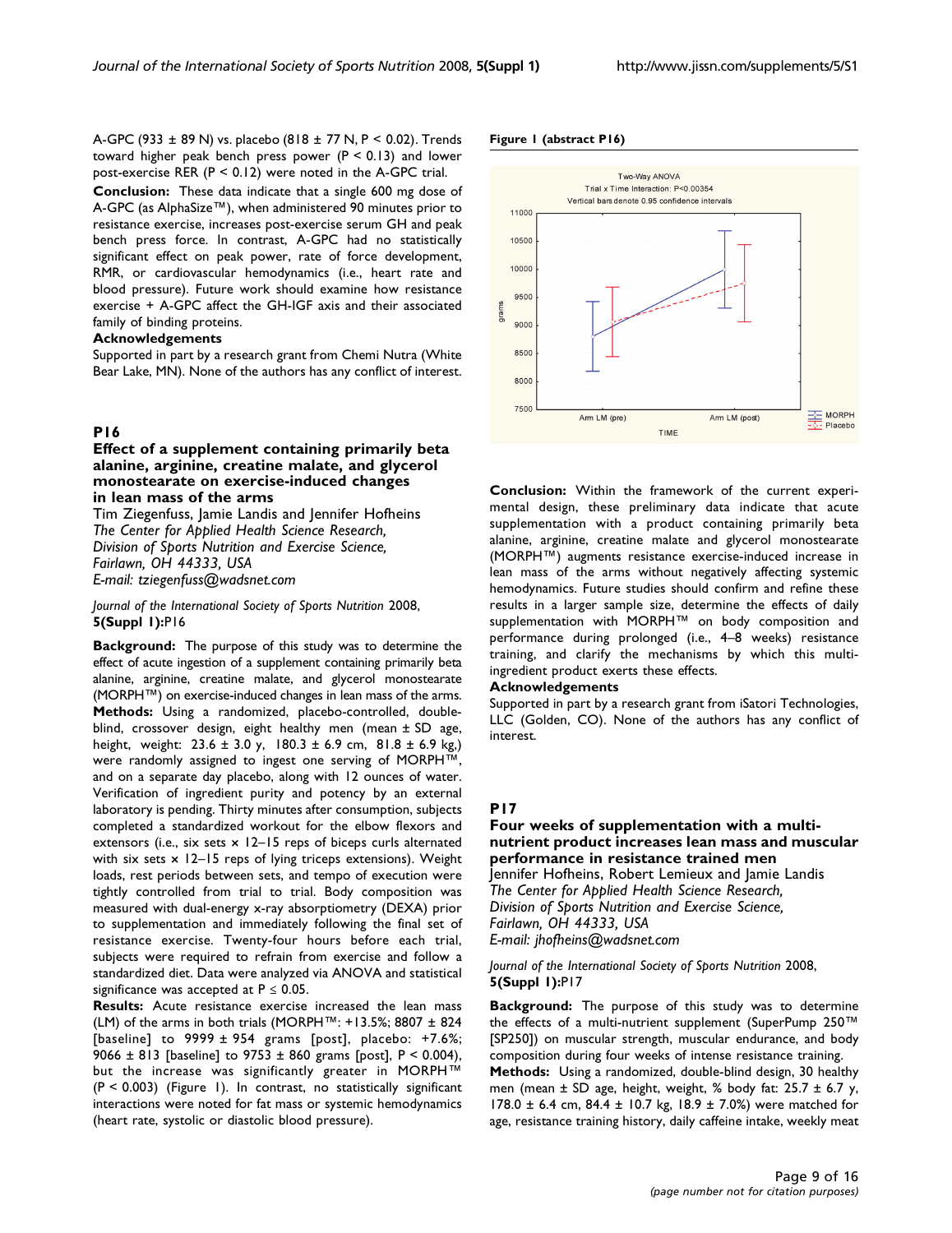consumption, bench press strength, bench press endurance, and percent body fat and then randomly assigned to ingest 2–3 scoops per day of SP250 or placebo for one month. Body composition (DEXA), muscular performance (1-RM bench press and repetitions to failure [RTF: 3 sets × baseline body weight, 60-sec rest between sets]), and clinical blood chemistries were measured at baseline and after four weeks of supplementation and training. Subjects were required to maintain their normal dietary habits and follow a specific, progressive overload resistance training program (4-d/wk, upper body/ lower body split) during the study. Data were analyzed via repeated-measures ANOVA and (where necessary) Fisher LSD post-hoc tests. Statistical significance was set a priori at  $p \leq 0.05$ .

Results: Significant between group differences over time were noted in: RTF (SP250: +28.2%; 29.1 ± 15.8 [wk 0] to 37.3.0 ± 20.0 reps [wk 4] vs. placebo: +12.0%; 29.1 ± 12.1 [wk 0] to 32.6 ± 12.1 reps [wk 4], P < 0.04), lean mass (SP250: +2.1%; 66.58 ± 8.57 [wk 0] to 68.00 ± 9.16 kg [wk 4] vs. placebo: +0.3%; 59.93  $\pm$  3.62 [wk 0] to 60.08  $\pm$  3.94 kg [wk 4], P < 0.01), upper extremity lean mass (SP250: +5.5%; 9.27 ± 2.34 [wk 0] to 9.78 ± 2.62 kg [wk 4] vs. placebo: +0.3%; 7.88 ± 1.27 [wk 0] to 7.90  $\pm$  1.51 kg [wk 4], P < 0.03), and % body fat (SP250: −0.9%; 22.8 ± 8.2 [wk 0] to 21.9 ± 8.4% [wk 4] vs. placebo: +0.9%; 20.0 ± 6.6 [wk 0] to 20.9 ± 7.7% [wk 4],  $P < 0.04$ ) (Figure 1). Both groups had significant (~6%) increases in 1-RM bench press from wk 0 to wk 4, however, no betweengroup differences were noted ( $P < 0.30$ ). No changes in systemic hemodynamics (heart rate, systolic and diastolic blood pressures) or clinical blood chemistries (glucose, blood urea nitrogen, creatinine, sodium, potassium, serum protein, albumin, globulin, A:G ratio, bilirubin, alkaline phosphatase, alanine aminotransferase, aspartate aminotransferase, total cholesterol, HDLcholesterol, triacylglycerol, VLDL-cholesterol, LDL-cholesterol) were noted between groups over time.

Conclusion: These preliminary data indicate that SP250 administration enhances gains in muscular performance and lean mass, and also leads to a small, but statistically significant reduction in body fat during four weeks of intense resistance training. Future studies should confirm these results and clarify the molecular mechanisms by which SP250 exerts the observed salutary effects.

#### Figure 1 (abstract P17)

**Training Adaptations Following 30-days of Supplementation** (Post value minus Pre value + SE)



#### Acknowledgements

Supported in part by a research grant from Gaspari Nutrition (Neptune, NJ). None of the authors has any conflict of interest.

#### P18

# The effect of caffeine ingestion on perception of muscle pain during a sustained submaximal isometric contraction of the quadriceps

Eric E Noreen, Caitlyn Barr, Marisa McNeal and Daniel G Drury The Department of Health Sciences, Gettysburg College, Gettysburg, PA 17325, USA E-mail: enoreen@gettysburg.edu

#### Journal of the International Society of Sports Nutrition 2008, 5(Suppl 1):P18

Background: The purpose of this study was to determine the effects of an acute dose of 5 mg/kg of caffeine on perceived pain of the quadriceps during a sustained submaximal isometric contraction.

Methods: A total of 15 low caffeine consuming college aged women (20.5  $\pm$  1.4 y, 66.0  $\pm$  9.0 kg; mean  $\pm$  SD) participated in this study. 2–7 d after a familiarization trial subjects ingested, in a double blind random crossover manner, either 5 mg/kg caffeine (Caf) or a placebo (P), 1 h prior to performing a 2 min isometric leg extension at 45% of peak torque using visual cues to maintain force production. Every 15 s subjects rated their level of pain using the Borg CR10 pain scale. Subjects returned to the lab 2–7 d later to repeat the testing with the other condition. Data were analyzed using a repeated measures ANOVA with a Tukey's HSD post hoc.

Results: Caffeine ingestion resulted in a lower pain score at all time points during the 2 min isometric contraction. This difference approached significance at 90 s (Caf =  $3.2 \pm 1.4$ ,  $P = 4.1 \pm 1.4$ ;  $p \le 0.10$ ), and became significantly different at 105 s (Caf = 3.8  $\pm$  1.2, P = 4.9  $\pm$  1.5; p < 0.05) and at 120 s  $(Caf = 4.4 \pm 1.5, P = 5.4 \pm 1.5; p < 0.05).$ 

Conclusion: Acute caffeine ingestion attenuates perception of muscle pain in the quadriceps during a sustained submaximal isometric contraction. This effect becomes more pronounced the longer the contraction is held.

#### P19

# The effects of BCAA and leucine supplementation and lower-body resistance exercise on the ERK 1/2 MAPK pathway signal transduction

Bill Campbell<sup>1</sup>, Paul La Bounty<sup>2</sup>, Austin Oetken<sup>2</sup> and Darryn Willoughby<sup>2</sup> 1 University of South Florida, Tampa, FL, USA  ${}^2$ Baylor University, Waco, TX, USA

E-mail: Campbell@coedu.usf.edu

Journal of the International Society of Sports Nutrition 2008, 5(Suppl 1):P19

Background: A randomized, double-blind, placebo-controlled study was performed to evaluate the effects of oral BCAA and leucine supplementation on the ERK1/2 MAP Kinase signal transduction pathway in conjunction with an acute bout of lower-body resistance exercise (RE).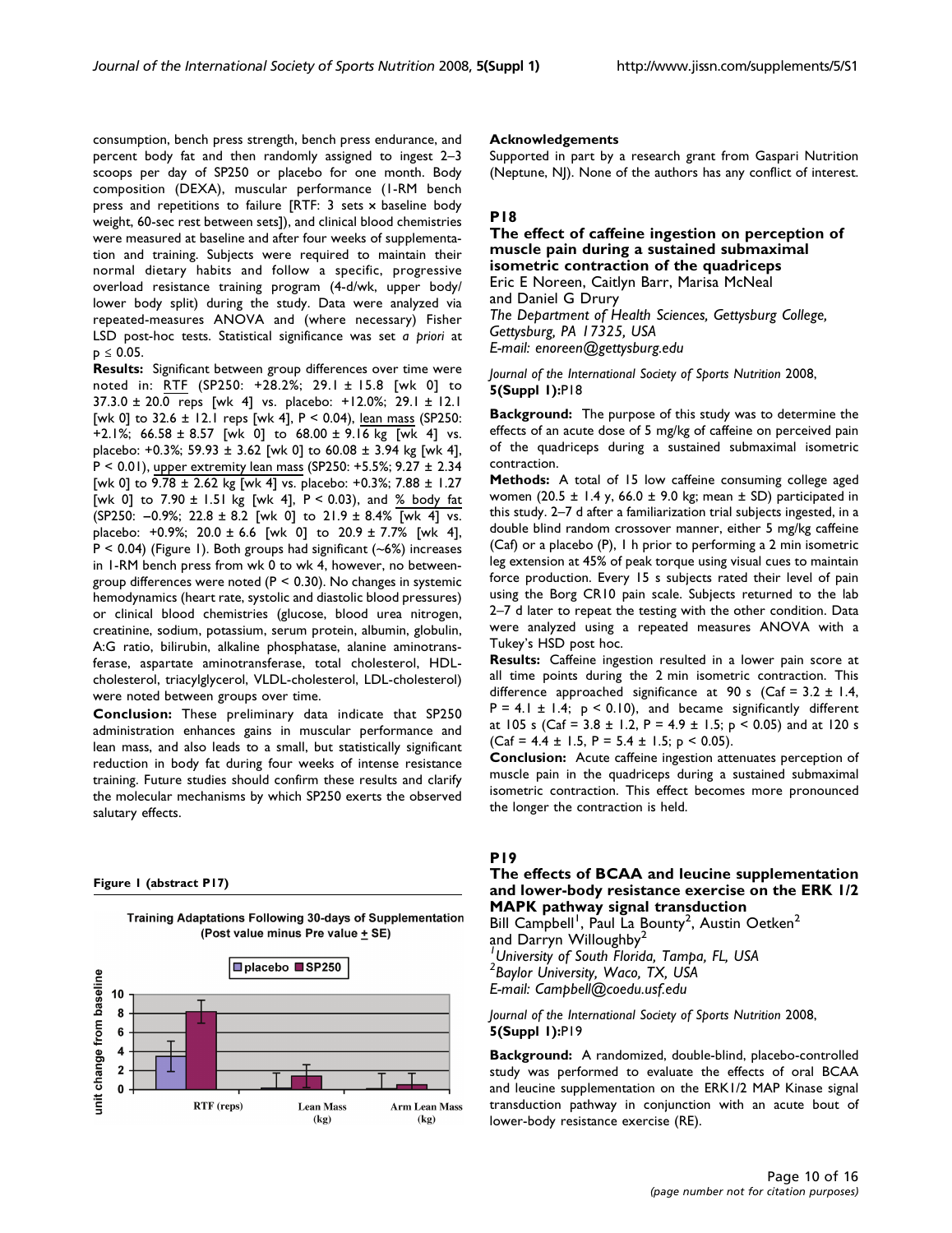Methods: 30 males (22.5 yrs; 81.1 kg) ingested either leucine (60 mg/kg/bw), BCAA (120 mg/kg/bw), or placebo. Supplementation was ingested at 3 time points (1/3 of the total dosage at each time point): 30 minutes prior to RE, and immediately preand post-RE. The subjects performed 4 sets of leg press and leg extension at 80% 1 RM to failure. Rest periods between sets and exercises were approx. 150 seconds. Muscle biopsies (via the Bergstrom technique) were obtained from the vastus lateralis at four time points: baseline and 30 min, 2 hrs, and 6 hrs post RE and sampled for MEK1 and ERK1/2 activation (via phosphoELISA kits). Participants were fasted for the duration of the investigational period. Other variables (serum markers and other skeletal muscle proteins) were analyzed as part of a larger investigation, but only MEK1 and ERK1/2 and their activation/phosphorylation state are presented here. Skeletal muscle variables (MEK1 and ERK1/2) were transformed to delta values and analyzed via a 3 (group) × 4 (time points) repeated measures MANOVA. Univariate ANOVAs (Bonferroni adjusted) were conducted as follow-up tests to the MANOVA. Post-hoc tests of the interaction effects demonstrated in the ANOVA were investigated via an independent samples T-test.

Results: There was a main effect for time for MEK1 at the 2 hr time point ( $p = .005$ ). No main effect for group or a group  $\times$ time interaction was observed for MEK1. Relative to ERK1/2, there were no main effects for time. A main effect for group revealed that the BCAA supplementation significantly elevated ERK1/2 activation as compared to the leucine ( $p = .001$ ) and placebo groups ( $p = .001$ ). A group  $\times$  time interaction revealed that BCAA supplementation significantly elevated ERK1/2 activation at the 2 hr post and 6 hr post time points in comparison with the Leucine ( $p = .045$ ) and placebo groups  $(p < .001)$ .

Conclusion: BCAA supplementation increased the phosphorylation status of ERK1/2 in conjunction with RE at 2 and 6 hours post-exercise. Leucine supplementation did not have any effect on ERK1/2 activation.

# P20

The effect of BCAA supplementation on serum insulin secretion before, during, and following a lower-body resistance exercise bout Austin Oetken, Bill Campbell, Paul La Bounty and Darryn Willoughby Baylor University, Exercise & Biochemical Nutrition Laboratory, Waco, Texas, USA E-mail: Austin\_Oetken@baylor.edu

Journal of the International Society of Sports Nutrition 2008, 5(Suppl 1):P20

Background: Insulin and BCAA have been shown to be anabolic compounds via their augmentation of translation initiation when secreted or ingested before, during, or immediately after an acute resistance exercise (RE) bout. The purpose of this study was to determine the effect of BCAA supplementation on serum insulin secretion in conjunction with a lower body resistance exercise bout.

Methods: In a randomized, double blind, placebo controlled design, 20 recreationally active males  $(22.7 \pm 3.9 \text{ yrs})$ 177.1  $\pm$  7.3 cm; 83.9  $\pm$  11.5 kg) ingested either 120 mg/kg of BCAA ( $n = 10$ ) divided into 3 equal doses or a placebo ( $n = 10$ ) in conjunction with a lower body RE bout. The RE bout consisted

of 4 sets of leg press at 80% of 1 RM to failure followed by 4 sets of knee extension at 80% 1 RM to failure. Rest periods between sets and exercises were 150 seconds. Supplementation was administered 30 minutes prior, immediately before, and immediately following RE. Serum insulin was obtained at baseline, 30 minutes after the first supplementation administration, as well as immediately post, 30 min, 2 hr, and 6 hr post RE. Serum insulin was analyzed via ELISA (Alpha Diagnostic Intl.). Insulin data were analyzed using SPSS for Windows version 15.0. A  $2 \times 6$  repeated measures ANOVA (mixed methods) with repeated measures on the second factor (time) was utilized.

Results: Data are reported as means ± SD. Serum insulin values at baseline, 30 minutes after the first supplementation administration, immediately post, 30 min, 2 hr, and 6 hr post RE were  $19.2 \pm 7.8$ ,  $23.0 \pm 9.6$ ,  $25.3 \pm 12.9$ ,  $24.8 \pm 14.3$ , 19.0  $\pm$  9.0, 15.8  $\pm$  6.4 and 22.0  $\pm$  11.1, 22.0  $\pm$  11.6, 27.8  $\pm$  9.6, 24.1  $\pm$  9.3, 17.9  $\pm$  9.4, 21.2  $\pm$  13.5 for the BCAA and placebo groups, respectively. A main effect for time  $(p < .001)$  was observed, but no main effect was observed for group ( $p = .730$ ). Furthermore, no statistically significant differences in insulin values between the BCAA and placebo groups was observed  $(p = .211)$ .

Conclusion: At a dosage of 120 mg/kg of bodyweight, it appears that BCAA supplementation does not increase serum insulin values to a greater extent than an acute bout of resistance exercise alone.

# P21

The effects of oral BCAAs and leucine supplementation combined with an acute lower-body resistance exercise on mTOR and 4E-BP1 activation in humans: preliminary findings Paul La Bounty<sup>1</sup>, Bill Campbell<sup>2</sup>, Austin Oetken<sup>1</sup> and Darryn Willoughby<sup>1</sup>

1 Baylor University, Waco, TX, USA <sup>2</sup>University of South Florida, Tampa, FL, USA E-mail: paul\_la\_bounty@baylor.edu

# Journal of the International Society of Sports Nutrition 2008, 5(Suppl 1):P21

Background: A randomized, double-blind, placebo-controlled study was performed to evaluate the effects of oral BCAA and leucine supplementation combined with an acute bout of lower extremity resistance exercise (RE) on the phosphorylation/ activation states of mTOR and 4EBP1.

Methods: 30 fasted, recreationally trained males (22.5 yrs; 83.1 kg; 178.4 cm) consumed 120 mg/kg/bw of BCAA, 60 mg/kg/bw of leucine, or a placebo. The supplements were consumed in three equal doses at 30 minutes before RE, immediately prior to RE, and immediately post RE. The participants completed 4 sets of both leg press and knee extension at 80% of their 1 RM to failure (~8–12 reps). Rest periods of 2.5 minutes were given between both sets and exercises. Percutaneous muscle biopsies of the vastus lateralis were obtained at: baseline, and 30 minutes, 2 hours, and 6 hours post RE. The phosphorylated states of both mTOR and 4E-BP1 were assessed through the use of an ELISA with a primary antibody specific to phosphorylated mTOR [pS2448] and a phosphoELISA kit for phosphorylated 4E-BP1 [pT46], respectively. Other serum and muscle variables were analyzed as part of a greater, overall study, but only the phosphorylated mTOR and 4E-BP1 are reported in this abstract. Delta values of mTOR and 4E-BP1 were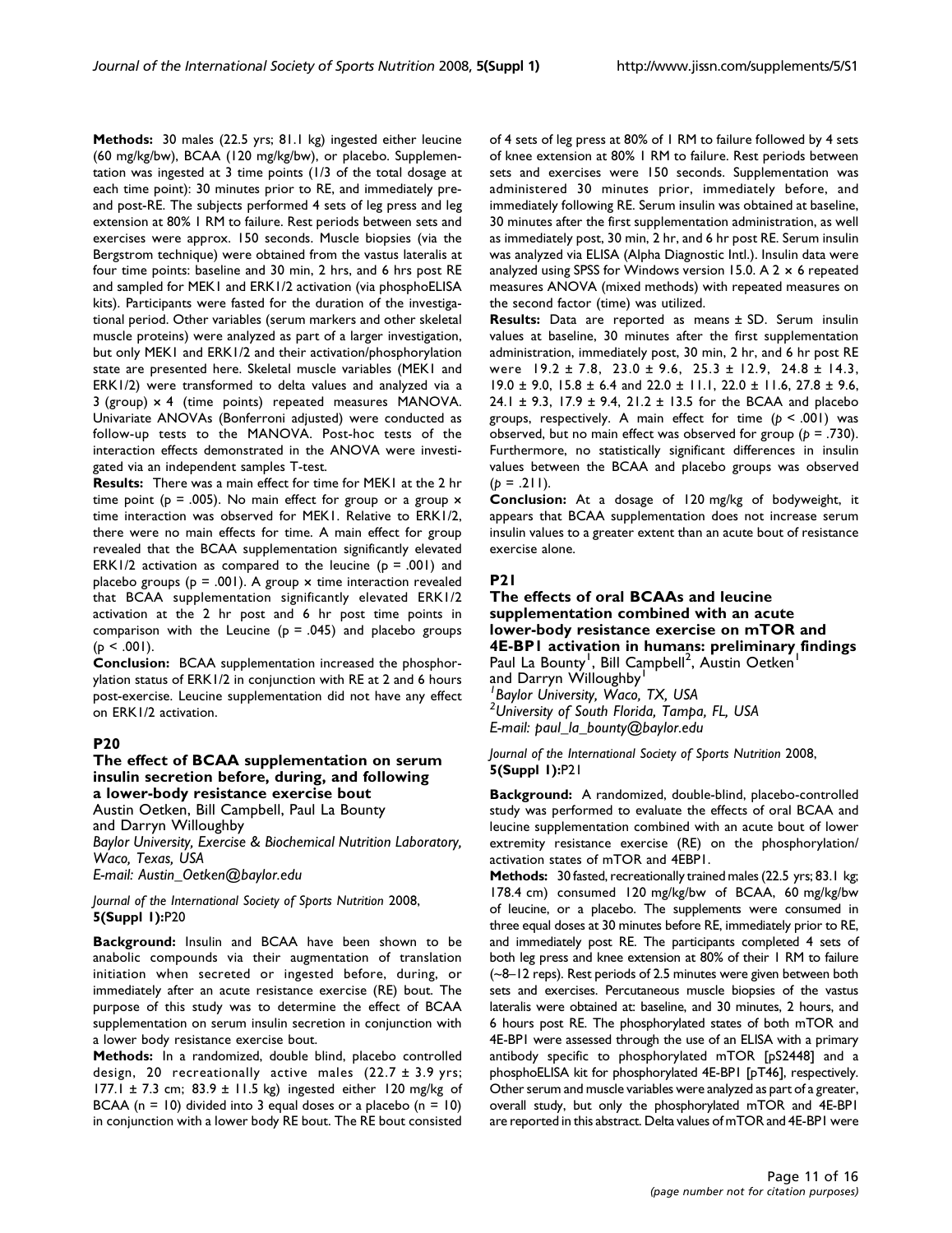analyzed using a 3 (group)  $\times$  4 (time) repeated measures MANOVA. Separate ANOVAs for each criterion variable were utilized as follow-up tests. Significant main effects were determined Bonferroni post-hoc tests. Significant interactions discovered in the ANOVAs were assessed by independent samples T-tests. SPSS version 15.0 was utilized throughout this analysis.

Results: There was no main effect for group, time or group x time interaction for phosphorylated mTOR. In regards to phosphorylated 4E-BP1, no main effect for time was observed. However, a significant group main effect for 4E-BP1 was observed  $(p = 0.002)$ . Bonferroni post-hoc analysis demonstrated that both the BCAA group ( $p = 0.002$ ) and the leucine group ( $p = .037$ ) were significantly greater than the placebo group in regards to phosphorylated 4E-BP1. Additionally, a group × time interaction for 4E-BP1 was also observed. Activated 4E-BP1 was significantly greater in the BCAA group  $(p = 0.001)$  and leucine group  $(p = .037)$  at 2 hours post RE as compared to the placebo. At 6 hours post RE, 4E-BP1 activation was greater in the BCAA group as compared to both the placebo  $(p = 0.022)$  and leucine groups  $(p = 0.041)$ .

Conclusion: Both leucine and BCAA supplementation, combined with an acute bout of lower extremity RE, led to greater levels of phosphorylated 4E-BP1, as compared to a placebo, 2 hours following RE. Furthermore, BCAA group led to significantly greater levels of activated 4E-BP1 when compared to both the placebo and leucine at 6 hours post RE. These findings suggest that the other two BCAAs (isoleucine and valine) may contribute to greater activation states of 4E-BP1 above and beyond that of leucine alone. Lastly, in the current study, neither BCAA nor leucine supplementation did not have a significant effect on the phosphorylation state of the cell signaling protein, mTOR.

#### P22

# The effects of prophylactic protease supplementation on markers of muscle damage prior to and following intense eccentric exercise: preliminary findings

Thomas Buford, Matthew Cooke, Geoffrey Hudson, Brian Shelmadine, Liz Redd, Cecelia Curts, Breanne Walker, Faryn Vela and Darryn Willoughby Exercise and Biochemical Nutrition Lab, Baylor University, One Bear Place #97313, Waco, TX, 76798-7313, USA E-mail: Thomas\_Buford@baylor.edu

# Journal of the International Society of Sports Nutrition 2008, 5(Suppl 1):P22

Background: A randomized, placebo controlled trial was performed to examine the effectiveness of 24 days of supplementation with an oral protease supplement on indices of inflammation, muscle damage, and soreness before and after a downhill running bout in aerobically-active males between the ages of 18–35.

**Methods:** 20 aerobically-active  $(50.15 \pm 6.16 \text{ m}$ l/kg/min) male participants (22.05 ± 4.72 yr, 71.63 ± 2.51 in, 182.40 ± 26.89 lbs) consumed either a proteolytic enzyme combination (N = 10) or cellulose placebo  $(N = 10)$  for a total of 24 days. Supplement compliance was monitored via supplement logs indicating how many capsules were consumed each day during the period. During the supplement period, participants also agreed to limit consumption of antioxidant containing foods. Dietary compliance

was monitored by the collection of food records for each day of the supplement period. After 21 days of supplementation, participants completed a 45-minute downhill run (60% VO2max, −17.5% grade). Participants donated blood prior to, and for 48 hours following the run (total of 6 samples). Inflammation and muscle damage were assessed by whole blood analysis, serum creatine kinase (CK), ratings of perceived muscle soreness, and via muscle strength testing of the quadriceps. Whole blood and muscle strength data were analyzed using multivariate analyses of variance (MANOVA) with repeated measures, while CK and muscle soreness were analyzed using separate one-way analyses of variance (ANOVA) with repeated measures. An alpha level of  $\leq 0.05$  was adopted for significance throughout.

Results: Systemic circulation of eosinophils was significantly (p < 0.001) increased in the supplement group. No other significant differences were noted between groups for leukocytes or erythrocytes. For muscle strength, decrements to peak torque and average power following the eccentric bout were significantly attenuated ( $p < 0.05$ ) in the supplement group. No significant differences were observed between groups for CK or perceived muscle soreness. In addition, no significant differences were observed between groups for average daily intake of calories, macronutrients, vitamin C, or vitamin E.

Conclusion: These results indicate that prophylactic protease supplementation prior to damaging eccentric exercise significantly attenuates decreases in skeletal muscle force production capability when compared to placebo. It appears that a systemic eosinophilia may be partially responsible for this effect. Further investigations on inflammatory mediators affected by eosinophils are needed to further elucidate the mechanisms underlying this effect.

#### Acknowledgements

The authors would like to thank Transformation Enzyme Corporation (Houston, TX) and the American College of Sports Medicine Texas Chapter for financial support for this project.

#### P23

#### Dietary protein, resistance training and health: a call for evidence

Lorena Devia, Josh Huffman, James Mihevic, Anna Huszti and Lonnie Lowery Nutrition and Dietetics, University of Akron, Akron, OH, 44325, USA E-mail: Lonman7@hotmail.com

Journal of the International Society of Sports Nutrition 2008, 5(Suppl 1):P23

Background: Purposeful intake of ample dietary protein remains controversial, as illustrated by uncertain and/or dissuasive material in introductory dietetics texts and statements by professional organizations (Lowery L and Huffman J, Dietary Protein in Sport: Still Controversial, ASEP National Meeting, 2008). Common health concerns include undue "stress" on renal function, bone loss, and deleterious effects on other dietary components such as fiber and saturated fat. Particularly dissuasive language has been targeted toward strength athletes.

Methods: In preparation for a series of studies, this investigation sought to ascertain the amount of readily accessible published research on these nutritional-physiological topics,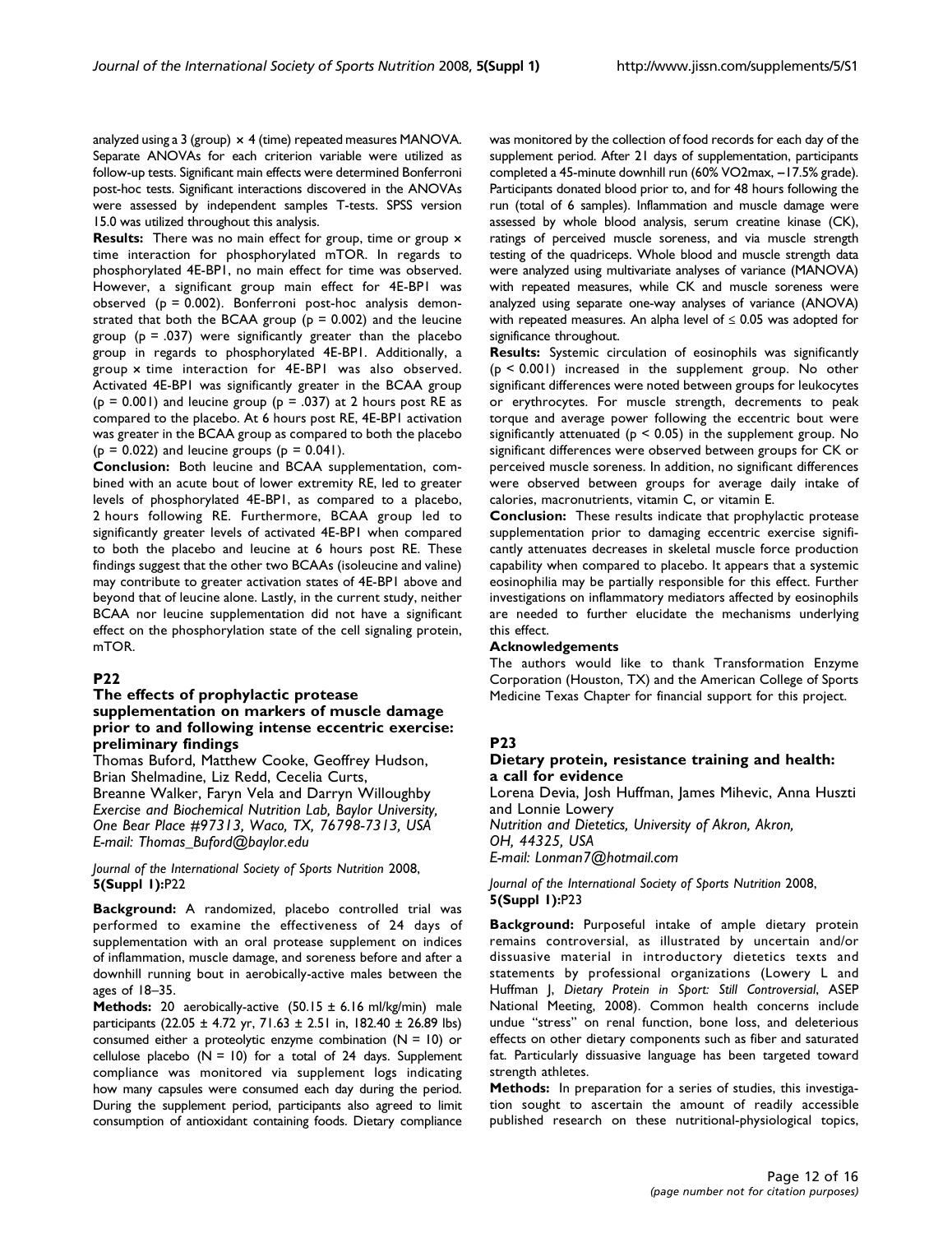specific to the resistance trained population. Pub Med (Library of Medicine abstracts) searches were performed using combinations of search terms including exercise, resistance trainer (-ed, -ing), athlete, (dietary) protein, safety, renal, kidney, bone, fiber, fat and saturated fat.

Results: Results indicate a dearth of population-specific safety data, with zero to 30 exercise-related abstracts found, depending upon the combination of search terms. Nearly all abstracts (75 of 77) were focused upon anabolic efficacy or issues other than safety or chronic diseases. No abstracts specifically compared renal function, bone density or dietary parameters of resistance trainers with a multi-year history of ample/surplus protein consumption with their non-protein-seeking counterparts.

Conclusion: Results are in agreement with earlier safety assessments that "few studies have included considerations of energy intake or physical activity" (Institute of Medicine, The Role of Protein and Amino Acids in Sustaining and Enhancing Performance, National Academy Press, 1999). We conclude that existing safety and health concerns and the dissuasive education of resistance trainers who seek ample dietary protein appear to be based on populations who differ in renal function, bone health and potentially dietary patterns. Evidence-based practice requires valid, reproducible, population-specific evidence. Preliminary research investigating each of these concerns is currently underway at the University of Akron.

#### Acknowledgements

The authors would like to thank three collaborators that are playing a role in the preliminary studies addressing the dearth of data presented here: Drs. Troy Smurawa and Joseph Congeni of Children's Hospital Medical Center of Akron (select renal variables) and Dr. Ellen Glickman (bone health variables via dual x-ray absorptiometry). The authors have no competing interests.

# P24

Effect of a combination dietary supplement product (Bounce-Back™) on the signs and symptoms of delayed onset muscle soreness after eccentric exercise: a randomized, double-blind, placebo-controlled, crossover pilot study 1<br><sup>1</sup> Medicus Research LLC, 18250 Roscoe Blvd. Suite 240,<br><sup>1</sup> Medicus Research LLC, 18250 Roscoe Blvd. Suite 240, Northridge, CA 91325, USA

 $^{2}$ UCLA/Geffen School of Medicine, Department of Medicine, Los Angeles, CA, USA

E-mail: jay.udani@medicusresearch.com

#### Journal of the International Society of Sports Nutrition 2008, 5(Suppl 1):P24

Background: Delayed onset muscle soreness (DOMS) is muscle pain and discomfort experienced approximately one to three days after exercise and is believed to be a result of microscopic muscle fiber tears. The Bounce-Back™ product is a combination of several dietary supplement ingredients which have individually been shown to improve the inflammation and pain associated with DOMS (digestive enzymes, Bromelain, Curcumin, Vitamin C) in combination with an Avocado Soy extract and Resveratrol. The purpose of the study was to evaluate the ability of the Bounce-Back™ product to reduce the

signs and symptoms of DOMS and increase the rate of muscle recovery following eccentric exercise.

Methods: A randomized, double-blind, placebo-controlled, crossover study was performed with 10 healthy, untrained subjects between the ages of 18 and 45. Subjects were screened for eligibility and then randomized to receive the active or placebo product for 33 days. Subjects wore the BodyMedia Armband Monitoring System during days 28–30 to track their pre-exercise activity level. Subjects returned on day 30 to undergo a standardized eccentric exercise protocol (isokinetic quadriceps squat contractions). Subjects underwent pain and tenderness (algometer) evaluations and blood draws just prior to exercise, immediately post-exercise, and again at 6, 24, 48, and 72 hours post-exercise. Subjects underwent a two-week washout, and were then crossed over to the other arm of the study. Mean differences between groups were assessed inferentially at each data collection time-point.

Results: Statistically significant differences were observed in favor of the Bounce-Back™ product for pain, tenderness, and amount of energy expended. Immediately post-exercise, two of the four Visual Analog Scale (VAS) pain assessments were significantly lower (0.35 v 1.0938,  $p = 0.002$  and 0.3095 v. 0.8229,  $p = 0.047$ ) in the active group. At 6 hours, one of the VAS pain assessments was lower (0.6905 v 1.1146,  $p = 0.039$ ), and at 48 hours, the total VAS pain assessment was significantly lower (7.2857 v 13.9821,  $p = 0.050$ ) in the active group. At 24 hours the tenderness after algometry was significantly lower (1.7245 v 2.3750,  $p = 0.042$ ) in the active group.

Based on the BodyMedia armband data, the active group recorded significantly greater Total Energy Expenditure  $(710.60 \text{ v } 459.50 \text{ METs}, p = 0.009)$  and Measured Active Energy Expenditure (210.86 v 88.31 METs,  $p = 0.000$ ). Serological markers of muscle damage (CPK and Myoglobin) were lower in the active group throughout the entire post-exercise period, but this difference did not reach statistical significance.

Conclusion: In this small pilot study, the Bounce-Back™ product resulted in a significant reduction in standardized measures of pain and tenderness post-eccentric exercise, even after engaging in significantly more activity in the two day period prior to the exercise protocol. The differences in the serological markers of DOMS, while not statistically significant, appear to support the clinical findings. Further study with a larger sample size is warranted based on the current results.

#### Acknowledgements

The authors would like to thank Mannatech, Incorporated for funding this research.

#### P25

Effects of ingesting a thermogenic/ anti-inflammatory supplement while participating in a resistance training program on indices of body composition and metabolic, cardiovascular, muscular, and hemodynamic function in overweight females Erika Nassar, Jen Morellion, Geoffrey Hudson, Brian Shelmadine, Julie Culbertson, Thomas Buford, Richard Kreider and Darryn Willoughby Exercise & Biochemical Nutrition Lab, Baylor University, One Bear Place, Waco, TX, 76798-7313, USA E-mail: Erika\_Nassar@baylor.edu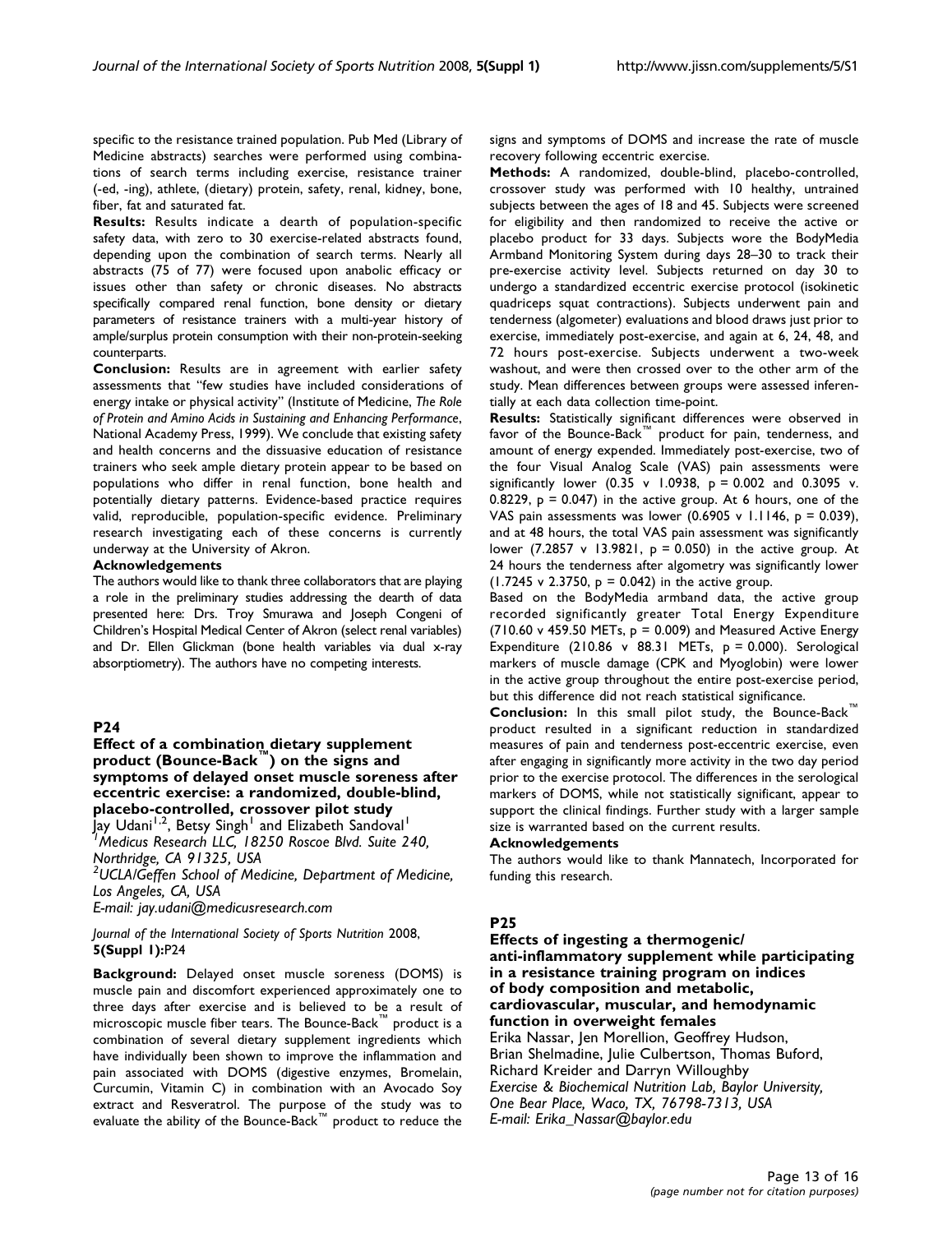Journal of the International Society of Sports Nutrition 2008, 5(Suppl 1):P25

**Background:** Sedentary, healthy, overweight women  $(n = 40)$ participated in a full-body resistance training program 3 days/week. The study was performed in a randomized, double blind, placebocontrolled fashion.

Methods: Participants followed a structured, energy-restricted, low glycemic diet. Participants ingested either 250 mg of a thermogenic/anti-inflammatory supplement or a 250 mg placebo supplement. Body composition, performance variables, serum lipid variables, inflammation markers, obesity markers and GLUT4 values were obtained at week 0 and after weeks 4 and 8. Data were analyzed by repeated measures MANOVA and are presented as means ± SD. GLUT 4 values were analyzed by repeated measures ANOVA are presented as means ± SD.

Results: Body weight reduction was significant between weeks 0 and 8 for both groups (88.45  $\pm$  19.33 vs. 86.26  $\pm$  19.17, p = 0.000). BMI also had significant decreases in both groups between weeks 0 and 8 (33.21  $\pm$  7.77 vs. 32.32  $\pm$  7.76, p = 0.000). Fat mass decreased significantly for both groups between weeks 0 and 8 (37.88  $\pm$ 13.04 vs. 36.18  $\pm$  12.47, p = 0.034). There was a significant decrease in waist measurements for both groups between weeks 0 and 8 in both groups (36.54  $\pm$  5.86 vs. 35.44  $\pm$  5.67, p = 0.000). Relative leg press strength increased in both groups between weeks 0 and 8  $(2.22 \pm 0.62, p = 0.000)$ . In addition, relative bench press strength increased in both groups between week 0 and 8 (0.38  $\pm$  0.10 vs.  $0.435 \pm 0.11$ , p = 0.000). For serum lipid values, there was a significant time effect for TCHOL, LDL, and HDL. TCHOL decreased between weeks 0 and 8 (187.51  $\pm$  26.45 vs. 173.97  $\pm$  28.60,  $p = 0.004$ ). LDL decreased between weeks 0 and 8 (111.62 ± 22.18 vs. 104.95 ± 23.81, p = 0.048). HDL decreased between weeks 0 and 8 (56.46 ± 10.67 vs. 51.82 ± 11.52,  $p = 0.009$ ). For insulin resistance markers there was a significant time effect for insulin and HOMA IR values. Insulin decreased between week 0 and 8 (257.1  $\pm$  229.7 vs. 179.3  $\pm$  127.7, p = 0.023). HOMA IR decreased between week 0 and 8 (2.9  $\pm$  2.5 vs. 2.1  $\pm$  1.4,  $p = 0.044$ ). Ghrelin significantly increased in the experimental group between week 0 and 8 (480.61 ± 197.58 vs. 551.46 ± 224.81,  $p = 0.007$ ). Overall leptin concentrations decreased significantly between week 0 and 8 in both groups  $(21367.6 \pm 10954.7 \text{ vs.})$  $16794.7 \pm 10966.3$ ,  $p = 0.019$ ). There was a mild trend for a decrease in adiponectin concentrations between week 0 and 4  $(11380.51 \pm 5234.17 \text{ vs. } 10370.94 \pm 4803.42, p = 0.081)$ . In terms of inflammation markers  $ILI\beta$  were all below detectable levels. In addition, there were no significant effects for TNFa and IL6. GLUT4 data showed no significant effects. Caloric intake for both groups decreased significantly between week 0 and 8 (1820.73  $\pm$  479.83 vs. 1279.45  $\pm$  386.54, p = 0.000). Fat intake decreased significantly for both groups between weeks 0 and 8  $(73.26 \pm 21.19 \text{ vs.})$  $43.69 \pm 17.66$ ,  $p = 0.000$ ). Carbohydrate intake was reduced significantly in both groups between week 0 and 8 (222.92  $\pm$ 79.38 vs. 173.16  $\pm$  58.23, p = 0.001). Sugar intake also decreased for both group significantly between week 0 and 8 (76.55  $\pm$  44.49 vs.  $53.48 \pm 22.02$ , p = 0.004).

Conclusion: Results indicate that a full body resistance training program, in combination with an energy-restricted, low glycemic diet may help promote weight loss and strength gains.

#### Acknowledgements

Supported by a research grant from Unigen Pharmaceuticals (Lacey, WA).

# P26

# A league of their own, too: motivational and age of onset comparisons between American male and female AAS users

Jay Cohen<sup>1</sup>, Rick Collins<sup>2</sup>, Jack Darkes<sup>3</sup> and Daniel Gwartney<sup>4</sup><br><sup>1</sup> American School of Professional Psychology, Clinical Psychology Department, Washington, DC, USA  $\frac{2}{3}$ Collins, McDonald & Gann, P.C., Mineola, NY, USA <sup>3</sup> Department of Psychology, University of South Florida, USA 4 Columbia, MO, USA E-mail: rickesq@optonline.net

#### Journal of the International Society of Sports Nutrition 2008, 5(Suppl 1):P26

Background: Non-medical anabolic-androgenic steroid (NMAAS) use among athletes and risk-taking adolescents has monopolized media attention in recent years. Conversely, our large-scale study of almost 2000 American male NMAAS users revealed that the majority of adult were non-athletes who initiated use as adults and were not motivated by athletics. Notably, a small proportion of the sample that completed our Internet-based survey was females and it would be informative to describe differences in age of onset and motivations between male and female users.

**Methods:** U.S.-based NMAAS users ( $n = 1955$  male &  $n = 37$ ) female; about 1.85%) were recruited from various Internet websites dedicated to resistance training activities and use of ergogenic substances, mass emails, and print media to participate in a 291-item web-based survey. For this presentation, items assessing age of onset of NMAAS use and motivation for use are explored.

Results: Most NMAAS users did not initiate use during adolescence nor was their use motivated by athletics. The typical male and female user were Caucasian, highly-educated (female users evidenced a slightly higher prevalence of advanced degrees), gainfully employed professionals approximately 30 years of age, who were earning an above-average income, were not active in organized sports, and whose use was motivated by increases in skeletal muscle mass, strength, and physical attractiveness. In addition, female use was motivated by a desire to reduce body fat and amateur bodybuilding endeavors and a greater percentage of female users reported involvement in competitive bodybuilding. The average female began using AAS at age 29, 4–5 years after beginning weight training, and had used for a total of 5.1 years, while the average male initiated use at age 26, 5–6 years after they began weight training, and had been using for a total of 5.6 years.

Conclusion: Few notable gender differences emerged for age of initiation or motivations for NMAAS use. The typical female adult NMAAS user initiated use in her late 20s, slightly later than her typical male counterpart, after a similar number of years training. Although females shared most motivations with male users, they were also motivated by a desire to decrease body fat and competitive bodybuilding. Adult NMAAS users appeared to be a relatively homogeneous and high-functioning group. Hence, the focus on "cheating" athletes and at-risk youth may lead to ineffective policy as it relates to the predominant group of NMAAS users. The larger population of NMAAS users is likely to dismiss such concerns as irrelevant to their own use. Effective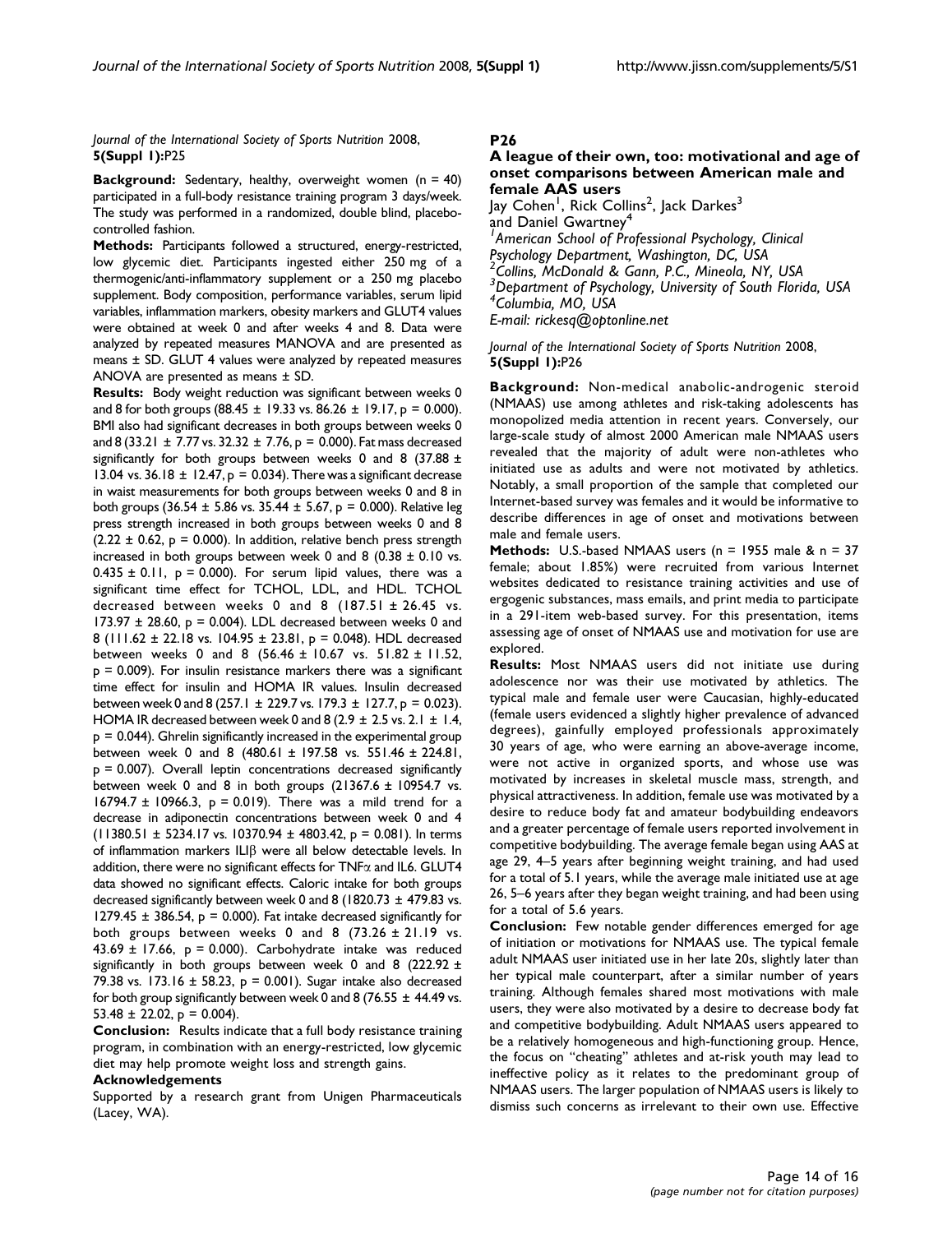policy, prevention or intervention should address the target population(s) and their reasons for use while utilizing their desire for responsible use and education.

# Acknowledgements

The authors have no conflicts of interest in relation to this presentation.

# P27

#### Anthrpometric changes of a female bodybuilder on a high-protein, hypocaloric diet

Jean Jitomir and Darryn Willoughby Exercise and Biochemical Nutrition Laboratory, Baylor University, One Bear Place #97313, Waco, TX 76798-7313, USA E-mail: Jean\_Jitomir@baylor.edu

Journal of the International Society of Sports Nutrition 2008, 5(Suppl 1):P27

Background: Four different body fat (BF) measurement techniques, including DEXA, handheld BIA (HHBIA), multifrequency BIA (MFBIA) and the Jackson Polluck 7 (JP7) caliper formula, were performed on a natural lightweight female bodybuilder as she prepared for national competition.

Methods: One 25 year old female participant utilized a hypocaloric diet and an exercise program for 15 weeks to lose body fat in preparation for the NPC |r. Nationals bodybuilding competition. Furthermore, the participant underwent testing every three weeks to determine changes in body fat as measured by DEXA, HHBIA, MFBIA, and JP7.

Results: Analysis of four day food records following each testing session revealed average values of  $1588 \pm 116.7$  kcal/day, 43.6  $\pm$  7.3% protein, 35  $\pm$  5.4% carbohydrates, 17.8  $\pm$  7.98% fat throughout the testing period. Additionally, the participant lost 6.09 kg (13.4lb) and 2.5 BMI units. Furthermore both HHBIA (.935;  $p = .006$ ) and JP7 (.954;  $p = 0.003$ ) were significantly and positively correlated to DEXA (CI = 99%). Finally, only HHBIA BF% values were statistically different from DEXA BF% values ( $p = .001$ )

Conclusion: These data suggest that a high-protein, low-fat hypocaloric diet induces weight and BF loss over several weeks. Furthermore, JP7 may be best approximation of DXA BF% for this participant, since it is both significantly correlated to DEXA BF% and individual BF% values are not different than DEXA values.

# P28

# **VPX Meltdown<sup>®</sup> significantly increases energy** expenditure and fat oxidation without affecting hemodynamic variables in a randomized, double-blind, cross-over clinical research trial Jean Jitomir, Erika Nassar, Julie Culbertson, Jen Moreillon, Matt Cooke, Thomas Buford, Geoffrey Hudson and Darryn Willoughby Exercise and Biochemical Nutrition Laboratory, Baylor University, One Bear Place #97313, Waco, TX 76798-7313, USA E-mail: Darryn\_Willoughby@baylor.edu

Journal of the International Society of Sports Nutrition 2008, 5(Suppl 1):P28

Background: The purpose of this study was to evaluate the effects of a thermogenic supplement, VPX Meltdown<sup>®</sup>, on energy expenditure, fat oxidation, and hemodynamics before and after maximal treadmill exercise.

Methods: In a double-blind, placebo-controlled, cross-over design, participants underwent two testing sessions after consuming either the VPX Meltdown® or placebo supplement. Healthy male participants ( $n = 12$ ) aged 18–35 rested for one hour while energy expenditure (EE), respiratory exchange ratio (RER), heart rate (HR), and blood pressure (B) were assessed in a fasted state. Subsequently, participants orally ingested either supplement or placebo. Immediately following supplement administration, participants rested for another hour while EE, RER, HP, and BP were recorded. Thereafter, participants performed a maximal exercise test on a treadmill and then endured another hour of EE, RER, HR, and BP measurement.

Results: VPX Meltdown®, increased REE significantly more than placebo at 45 minutes  $(2,079 \pm 373 \text{ vs. } 1,847 \pm 340 \text{ kcal/day};$  $p = 0.003$ ) and 60 minutes (2,153 ± 403 vs. 1877 ± 314 kcal/day; p = 0.025) post-ingestion. Furthermore, REE 60 minutes postexercise (two to three hours following supplement administration) was higher in the Meltdown<sup>®</sup> group  $(2,179 + 386)$  vs. 1,913  $\pm$  400; p = 0.1440). Moreover, over the course of the three hour evaluation period, area under the curve assessment demonstrated that EE was significantly increased with VPX Meltdown<sup>®</sup> compared to placebo (area:  $9,925 \pm 1,331$  vs.  $8,951 \pm 2,961$ ; p = 0.043) while RER was significantly less than placebo (area:  $5.55 \pm 0.61$  vs. 5.89  $\pm$  0.44; p = 0.002) following ingestion. HR and BP were not significantly affected prior to exercise with either supplement  $(p > 0.05)$  and the exercise-induced increases observed in HR and BP that decreased into recovery were not different between supplements ( $p > 0.05$ ).

**Conclusion:** These data suggest that VPX Meltdown<sup>®</sup> enhances EE and fat oxidation more than placebo for several hours after ingestion in fully rested and post-exercise states without any adverse hemodynamic responses.

# Acknowledgements

This study was funded by Vital Pharmaceuticals, Inc. dba VPX/Redline.

# P29

# Examination of a pre-exercise high energy drink on exercise performance

Jay R Hoffman, Mattan W Hoffman and Christopher Tranchina Department of Health and Exercise Science, The College of New Jersey, Ewing, NJ 08628-0718, USA E-mail: hoffmanj@tcnj.edu

Journal of the International Society of Sports Nutrition 2008, 5(Suppl 1):P29

Background: The purpose of this study was to examine the effect of a pre-exercise high energy drink on reaction time and anaerobic power in competitive strength/power athletes. In addition, the effect of the pre-exercise drink on subjective feelings of energy, fatigue, alertness and focus was also explored. **Methods:** Twelve male strength/power athletes  $(21.1 \pm 1.3 \text{ y};$ 179.8  $\pm$  7.1 cm; 88.6  $\pm$  12.1 kg; 17.6  $\pm$  3.3% body fat) underwent two testing sessions administered in a randomized and double-blind fashion. During each session, subjects reported to the Human Performance Laboratory and were provided either 120 ml of a high energy drink (S), commercially marketed as Redline<sup>®</sup> or 120 ml of a placebo (P). The placebo was similar in